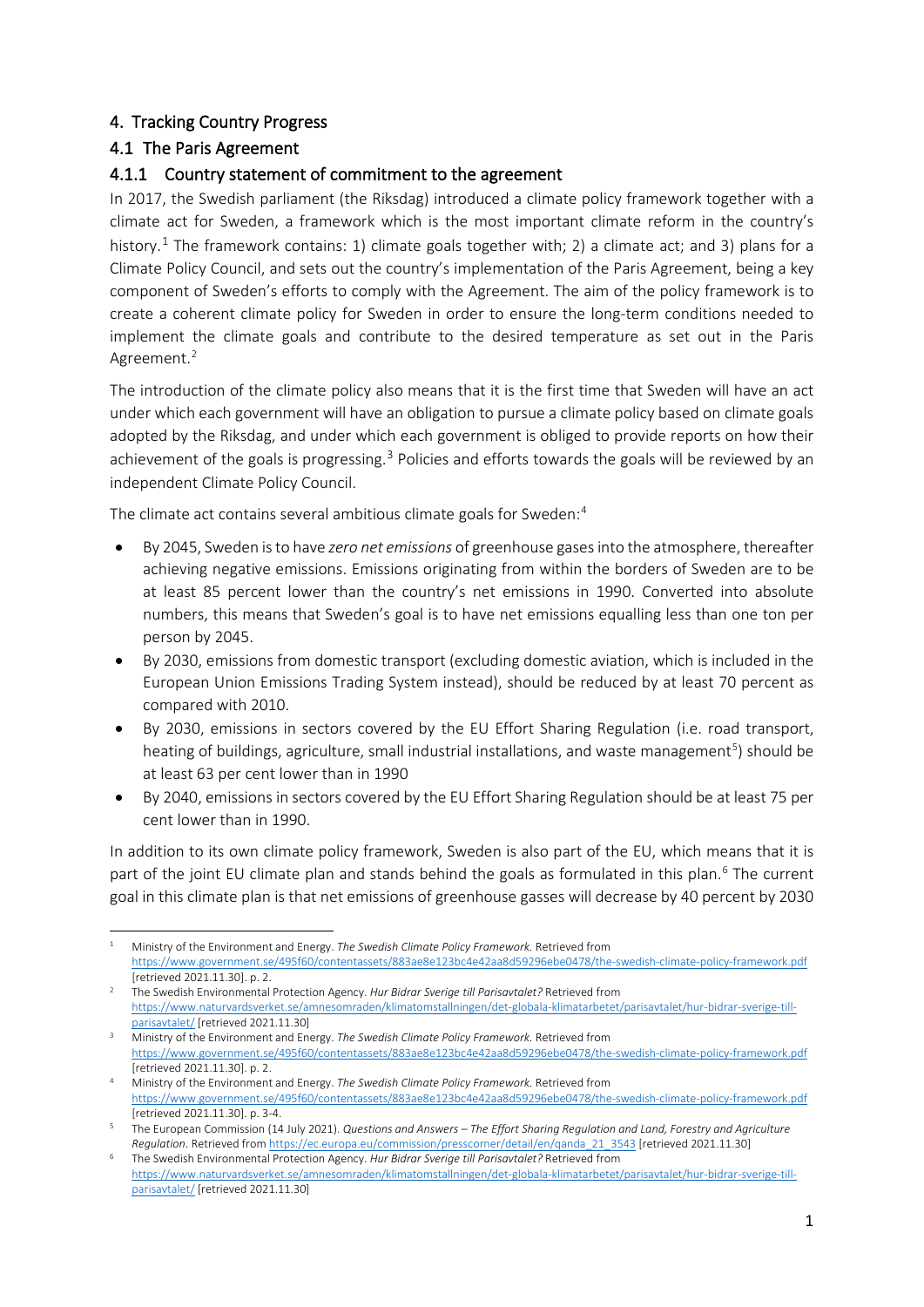as compared to 1990, although it was proposed in September 2020 that this target should be increased to 55 percent.<sup>[7](#page-1-0)</sup>

Another key part of the Paris Agreement is that affluent countries ought to support developing countries in their efforts towards decreasing net emissions by means of monetary aid. $8$  Sweden has a long tradition of providing this type of aid to developing countries and is, for instance, per capita one of the largest donors to the UN Green Climate Fund.

## 4.1.2 Institutional structure/mechanisms responsible for implementing the Paris Agreement

As established in the country's Climate Act, the Swedish Government (Regeringen) is obliged to present a climate report every year in its Budget Bill, and every fourth year the Swedish Government is required to draw up a renewed climate policy action plan which sets out how the climate goals are to be achieved.<sup>[9](#page-1-2)</sup> The key point of the climate report is to facilitate the monitoring and evaluation of the combined climate effects of all policy areas, therefore the report must contain a description of emission trends in relation to the climate goals.<sup>[10](#page-1-3)</sup> The report also describes the most important decisions made during the year and the effects of these decisions on the development of reducing greenhouse gas emissions. Moreover, it has to contain an evaluation of whether there is a need for further measures. The climate policy action plan shows how the Swedish Government's combined policies contribute to achieving the milestone targets laid out above.<sup>[11](#page-1-4)</sup> If the Swedish Government finds that the decided targets cannot be achieved with current policy instruments, this action plan must account for the reasons why, and what additional measures the Swedish Government intends to take in other areas to achieve the goals. In support of the climate policy action plan presented every fourth year, the Swedish Environmental Protection Agency supports the government with data and analysis.[12](#page-1-5)

In addition to the responsibilities of the Swedish Government, the Climate Act establishes a Climate Policy Council, which is tasked with supporting the government in achieving the climate goals. The Climate Policy Council has to submit a report to the Swedish Government each year, containing: 1) an assessment of how climate efforts and trends in emissions are progressing; 2) an assessment of whether the Swedish Government's policy is compatible with the climate goals; and 3) other analyses and assessments conducted by the Council.<sup>[13](#page-1-6)</sup> The terms of reference of this climate council includes: <sup>[14](#page-1-7)</sup>

- Evaluating whether the focus of the Government's different relevant policy areas contributes to, or counteracts the potential to achieve the climate goals.
- Highlighting the effects of agreed and proposed instruments from a broad societal perspective.
- Identifying policy areas which require further action.

<span id="page-1-0"></span><sup>7</sup> Swedish Ministry of the Environment (December 2020). *Sweden's Long-Term Strategy for Reducing greenhouse Gas Emissions.* Retrieved fro[m https://unfccc.int/sites/default/files/resource/LTS1\\_Sweden.pdf](https://unfccc.int/sites/default/files/resource/LTS1_Sweden.pdf) [retrieved 2021.11.30]. p. 4.

<span id="page-1-1"></span><sup>8</sup> The Swedish Environmental Protection Agency. *Hur Bidrar Sverige till Parisavtalet?* Retrieved from [https://www.naturvardsverket.se/amnesomraden/klimatomstallningen/det-globala-klimatarbetet/parisavtalet/hur-bidrar-sverige-till](https://www.naturvardsverket.se/amnesomraden/klimatomstallningen/det-globala-klimatarbetet/parisavtalet/hur-bidrar-sverige-till-parisavtalet/)[parisavtalet/](https://www.naturvardsverket.se/amnesomraden/klimatomstallningen/det-globala-klimatarbetet/parisavtalet/hur-bidrar-sverige-till-parisavtalet/) [retrieved 2021.11.30]

<span id="page-1-2"></span><sup>9</sup> Ministry of the Environment and Energy. *The Swedish Climate Policy Framework.* Retrieved from <https://www.government.se/495f60/contentassets/883ae8e123bc4e42aa8d59296ebe0478/the-swedish-climate-policy-framework.pdf> [retrieved 2021.11.30]. p. 2-3.

<span id="page-1-3"></span><sup>10</sup> Swedish Ministry of the Environment (December 2020). *Sweden's Long-Term Strategy for Reducing greenhouse Gas Emissions.* Retrieved fro[m https://unfccc.int/sites/default/files/resource/LTS1\\_Sweden.pdf](https://unfccc.int/sites/default/files/resource/LTS1_Sweden.pdf) [retrieved 2021.11.30]. p. 12.

<span id="page-1-4"></span><sup>11</sup> Swedish Ministry of the Environment (December 2020). *Sweden's Long-Term Strategy for Reducing greenhouse Gas Emissions.* Retrieved fro[m https://unfccc.int/sites/default/files/resource/LTS1\\_Sweden.pdf](https://unfccc.int/sites/default/files/resource/LTS1_Sweden.pdf) [retrieved 2021.11.30]. p. 13.

<span id="page-1-5"></span><sup>12</sup> The Swedish Environmental Protection Agency. *Sweden's Climate Act and Climate Policy Framework.* Retrieved from [https://www.naturvardsverket.se/en/topics/climate-transition/sveriges-klimatarbete/swedens-climate-act-and-climate-policy](https://www.naturvardsverket.se/en/topics/climate-transition/sveriges-klimatarbete/swedens-climate-act-and-climate-policy-framework/)[framework/](https://www.naturvardsverket.se/en/topics/climate-transition/sveriges-klimatarbete/swedens-climate-act-and-climate-policy-framework/) [retrieved 2021.11.30]

<span id="page-1-6"></span><sup>13</sup> Swedish Ministry of the Environment (December 2020). Sweden's Long-Term Strategy for Reducing greenhouse Gas Emissions. Retrieved fro[m https://unfccc.int/sites/default/files/resource/LTS1\\_Sweden.pdf](https://unfccc.int/sites/default/files/resource/LTS1_Sweden.pdf) [retrieved 2021.11.30]. p. 13.

<span id="page-1-7"></span><sup>14</sup> The Swedish Climate Policy Council. *Our Mission.* Retrieved fro[m https://www.klimatpolitiskaradet.se/en/uppdrag/](https://www.klimatpolitiskaradet.se/en/uppdrag/) [retrieved 2021.11.30]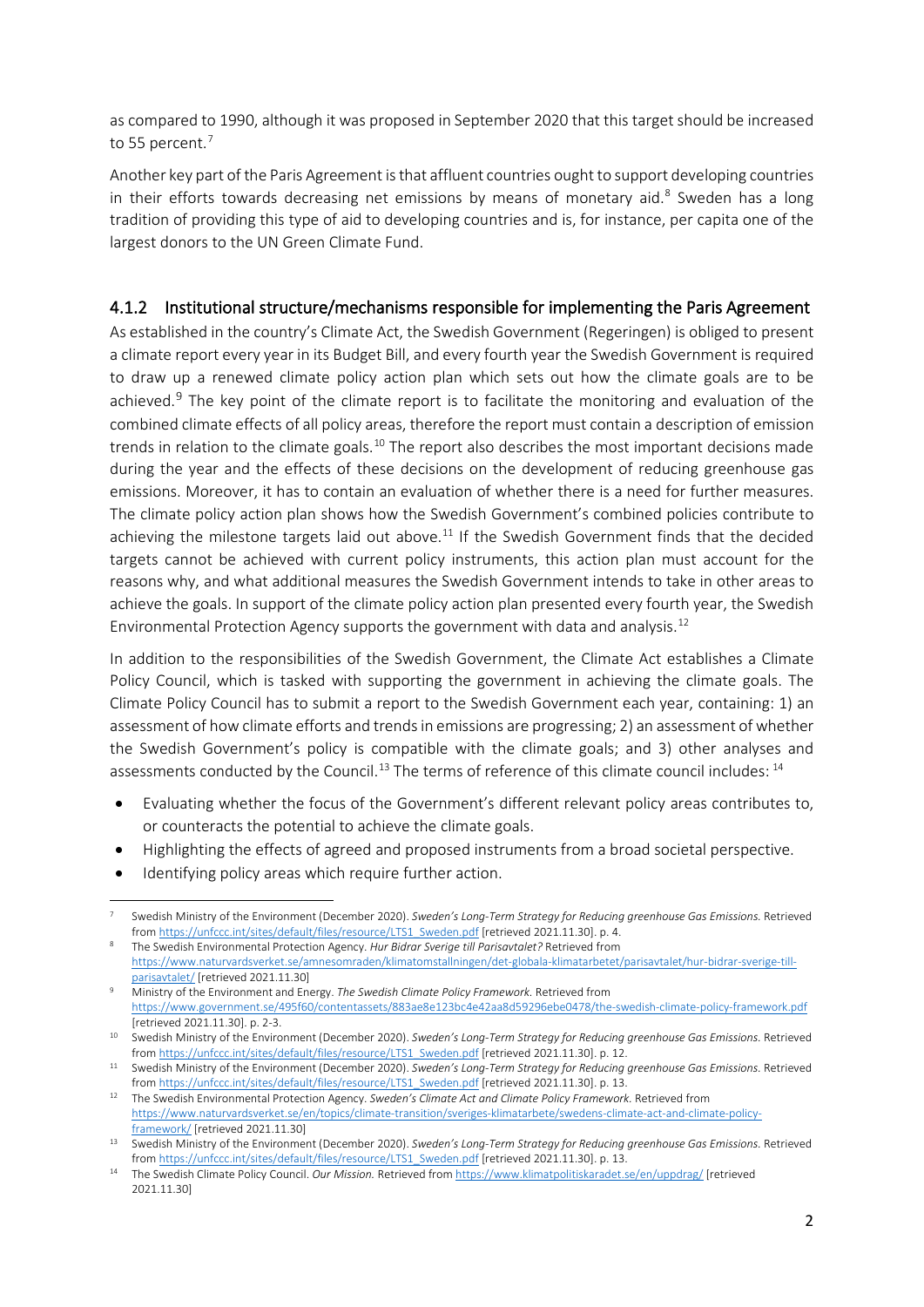- Analysing what it takes to achieve targets, both in the short- and in the long-term, in a cost-effective way.
- Evaluating the bases and models upon which the Government builds its policy.
- Fostering more debate in society on climate policy.

In accordance with article 4.19 of the Paris Agreement, Sweden has furthermore submitted a Long-Term Strategy for Reducing Greenhouse Gas Emissions, a document which both constitutes Sweden's reporting on national long-term objectives for territorial emissions, and which lays out existing targets, policy instruments and actions decided on in order to work on decreasing emissions in line with the Paris Agreement.<sup>[15](#page-2-0)</sup> This strategy is largely based on the climate policy framework and Government Bill described above. The strategy states that Sweden uses a number of national and EU-wide policy measures to achieve its national climate goals, instruments which may be divided into four main categories:[16](#page-2-1)

- *Economic measures*, such as energy and carbon taxes, emissions trading and grants such as the Climate Leap and subsidies to low emission vehicles.
- *Administrative measures*, such as the reduction obligation, the Planning and Building Act and requirements on carbon dioxide emissions from new vehicles.
- *Informative measures*, for example energy and climate advice.
- And *research and market launches*, such as support for research programs and the Industry Leap's industrial green investment grants program.

In addition to carbon/energy taxes and the EU Emissions Trading System, which includes approximately 760 facilities, two main cross-sectoral initiatives or mechanisms exist with the mutual aim of enhancing Sweden's climate efforts: *Fossil Free Sweden* and *The Climate Leap.[17](#page-2-2)* The Fossil Free Sweden initiative brings together more than 400 actors which have signed a declaration in which they undertake to demonstrate tangible measures to mitigate emissions, and is an important platform for dialogue and cooperation between actors for a competitive climate transition. The Climate Leap on the other hand is made up of a government co-funding program for local climate investments in an effort to further encourage cuts in greenhouse gas emissions and covers all sectors and all types of organisations.

While these are national and cross-sectoral mechanisms in place to support Sweden's efforts in line with the Paris Agreement, much work is done on a regional or municipal level, and in particular with regards to coastal areas and the built environment. *County Administrative Boards* coordinate regional climate and energy initiatives and support regional actors in these endeavours.<sup>[18](#page-2-3)</sup> These are key to the development of the built environment, in that they are involved in local regional spatial planning, regional development and growth policy, as well as infrastructure planning. Climate and energy strategies are thus in many cases shaped regionally, with regional and local actors working together to foster effective measures and find synergies.

<span id="page-2-0"></span><sup>15</sup> Swedish Ministry of the Environment (December 2020). *Sweden's Long-Term Strategy for Reducing greenhouse Gas Emissions.* Retrieved fro[m https://unfccc.int/sites/default/files/resource/LTS1\\_Sweden.pdf](https://unfccc.int/sites/default/files/resource/LTS1_Sweden.pdf) [retrieved 2021.11.30]. p. 3

<span id="page-2-1"></span><sup>&</sup>lt;sup>16</sup> Swedish Ministry of the Environment (December 2020). *Sweden's Long-Term Strategy for Reducing greenhouse Gas Emissions.* Retrieved fro[m https://unfccc.int/sites/default/files/resource/LTS1\\_Sweden.pdf](https://unfccc.int/sites/default/files/resource/LTS1_Sweden.pdf) [retrieved 2021.11.30]. p. 35.

<span id="page-2-2"></span><sup>17</sup> Swedish Ministry of the Environment (December 2020). *Sweden's Long-Term Strategy for Reducing greenhouse Gas Emissions.* Retrieved fro[m https://unfccc.int/sites/default/files/resource/LTS1\\_Sweden.pdf](https://unfccc.int/sites/default/files/resource/LTS1_Sweden.pdf) [retrieved 2021.11.30]. p. 38-39

<span id="page-2-3"></span><sup>18</sup> Swedish Ministry of the Environment (December 2020). Sweden's Long-Term Strategy for Reducing greenhouse Gas Emissions. Retrieved fro[m https://unfccc.int/sites/default/files/resource/LTS1\\_Sweden.pdf](https://unfccc.int/sites/default/files/resource/LTS1_Sweden.pdf) [retrieved 2021.11.30]. p. 42.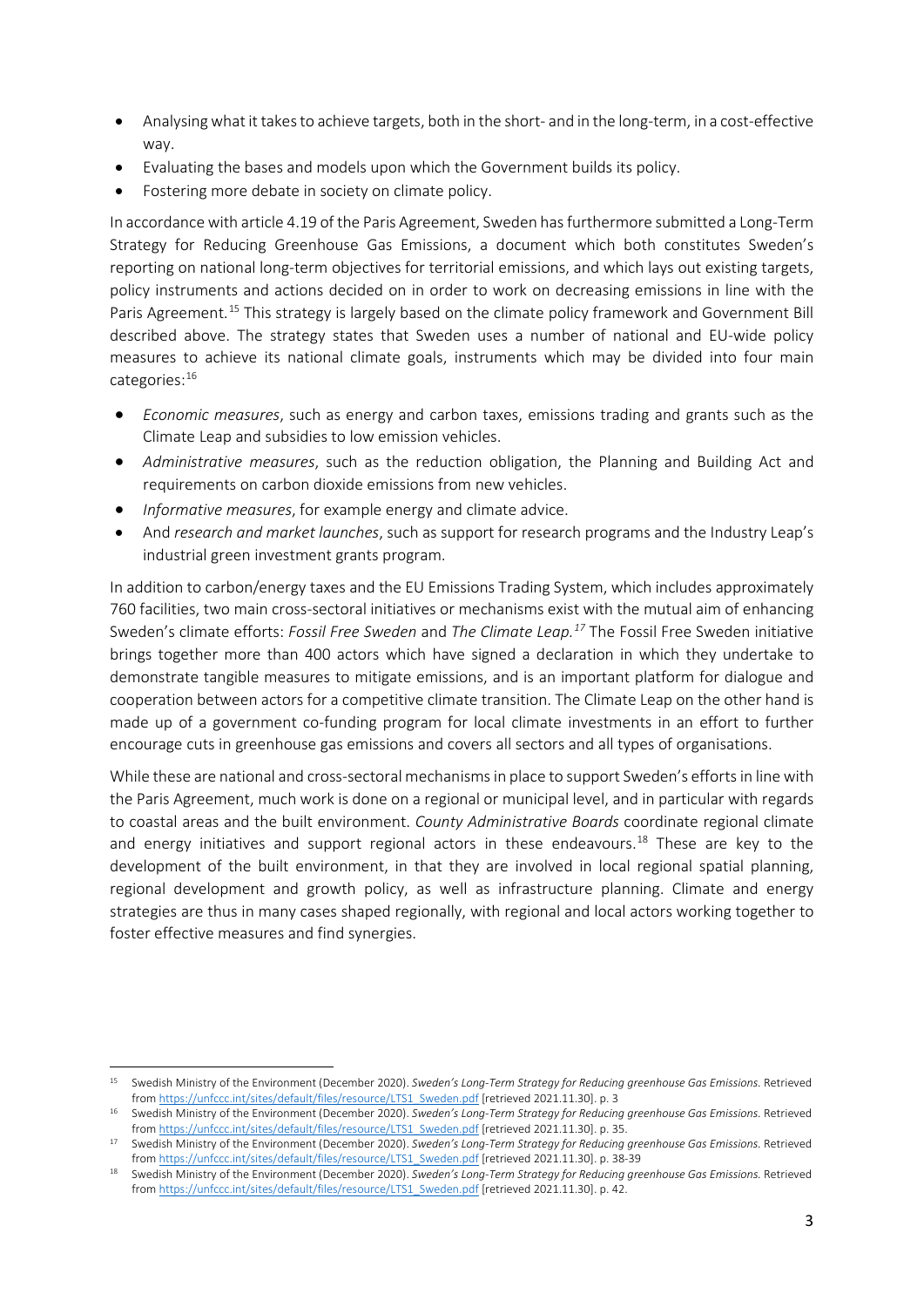### 4.1.3 National Statement on progress in implementing the Paris Agreement

The Swedish Climate Policy Council issued its latest yearly report on the Government's climate policy and emission trends in March 2021. Key takeaways from the report show that:<sup>19</sup>

- The latest official statistics on greenhouse gas emissions in Sweden from 2019 show that the reduction in emissions that year were 2.4 per cent. This is a slight increase from previous years, but not close to the 6-10 per cent per year needed to reach Sweden's goals by 2045.
- The 2020 interim goal of reducing emissions outside the EU Emissions Trading Scheme by 40 per cent was achieved
- Greenhouse gas emissions in Sweden decreased temporarily during 2020, much as a cause of the ongoing pandemic, but this decrease will only have a marginal effect on Sweden's opportunities to achieve its climate goals and contribution to the Paris Agreement goals.

The Swedish Long-Term Strategy for Reducing greenhouse Gas Emissions seconds these takeaways, stating that territorial emissions in Sweden have been reduced over time but in too slow a manner, and that "additional measures are needed if Sweden is to be able to live up to the commitments made in the Paris Agreement, to reach its national emission targets and to attain the Government's ambition of becoming the world's first fossil-free welfare nation".<sup>[20](#page-3-1)</sup> Scenarios indicate that with current policy instruments, greenhouse gas emissions will fall before stabilising after 2030, and that in 2050, emissions are estimated to be around 36 per cent below 1990 levels, falling short of the envisioned 85 per cent.<sup>[21](#page-3-2)</sup>

### 4.1.4 Specifics of the Paris Agreement and the built environment

As mentioned in section 4.1.1, Sweden's commitment to the Paris Agreement includes a 2030 target for emissions in sectors covered by the EU Effort Sharing Regulation, some of which pertain to the built environment, such as road transport and heating of buildings. Putting the baseline year at 1990, the goal is to achieve a 63 per cent decrease in 2030 and a 75 per cent decrease in 2040 for emissions stemming from these sectors.

The Swedish Long-Term Strategy for Reducing Greenhouse Gas Emissions lays out existing targets, policies, and actions decided upon for reducing greenhouse gas emissions in line with the Paris Agreement and national climate goals, some of which are touching upon the built environment:

- Under the headline *transport-efficient society*, a number of initiatives relevant to the built environment have been forwarded:<sup>[22](#page-3-3)</sup>
	- o *Urban environment agreements* is a program for investment in public transport, cycling infrastructure and sustainable goods transport solutions in urban environments, aiding municipalities in the strife for greater long-term stability in urban environments and transport systems.
	- o In 2018, a new national plan for transport infrastructure was issued, with the responsibility for implementing this plan lying with the Swedish Transport Administration.
	- o Demonstration projects for electric roads have been initiated by the Swedish Transport Administration, aiming to improve the efficiency of goods transport and cut greenhouse gas

<span id="page-3-0"></span><sup>19</sup> The Swedish Climate Policy Council. *Report 2021.* Retrieved fro[m https://www.klimatpolitiskaradet.se/en/rapport-2021/](https://www.klimatpolitiskaradet.se/en/rapport-2021/) [retrieved 2021.11.30]

<span id="page-3-1"></span><sup>&</sup>lt;sup>20</sup> Swedish Ministry of the Environment (December 2020). *Sweden's Long-Term Strategy for Reducing greenhouse Gas Emissions*. Retrieved fro[m https://unfccc.int/sites/default/files/resource/LTS1\\_Sweden.pdf](https://unfccc.int/sites/default/files/resource/LTS1_Sweden.pdf) [retrieved 2021.11.30]. p. 7.

<span id="page-3-2"></span><sup>&</sup>lt;sup>21</sup> Swedish Ministry of the Environment (December 2020). *Sweden's Long-Term Strategy for Reducing greenhouse Gas Emissions.* Retrieved fro[m https://unfccc.int/sites/default/files/resource/LTS1\\_Sweden.pdf](https://unfccc.int/sites/default/files/resource/LTS1_Sweden.pdf) [retrieved 2021.11.30]. p. 24.

<span id="page-3-3"></span><sup>&</sup>lt;sup>22</sup> Swedish Ministry of the Environment (December 2020). Sweden's Long-Term Strategy for Reducing greenhouse Gas Emissions. Retrieved fro[m https://unfccc.int/sites/default/files/resource/LTS1\\_Sweden.pdf](https://unfccc.int/sites/default/files/resource/LTS1_Sweden.pdf) [retrieved 2021.11.30]. p. 47-48.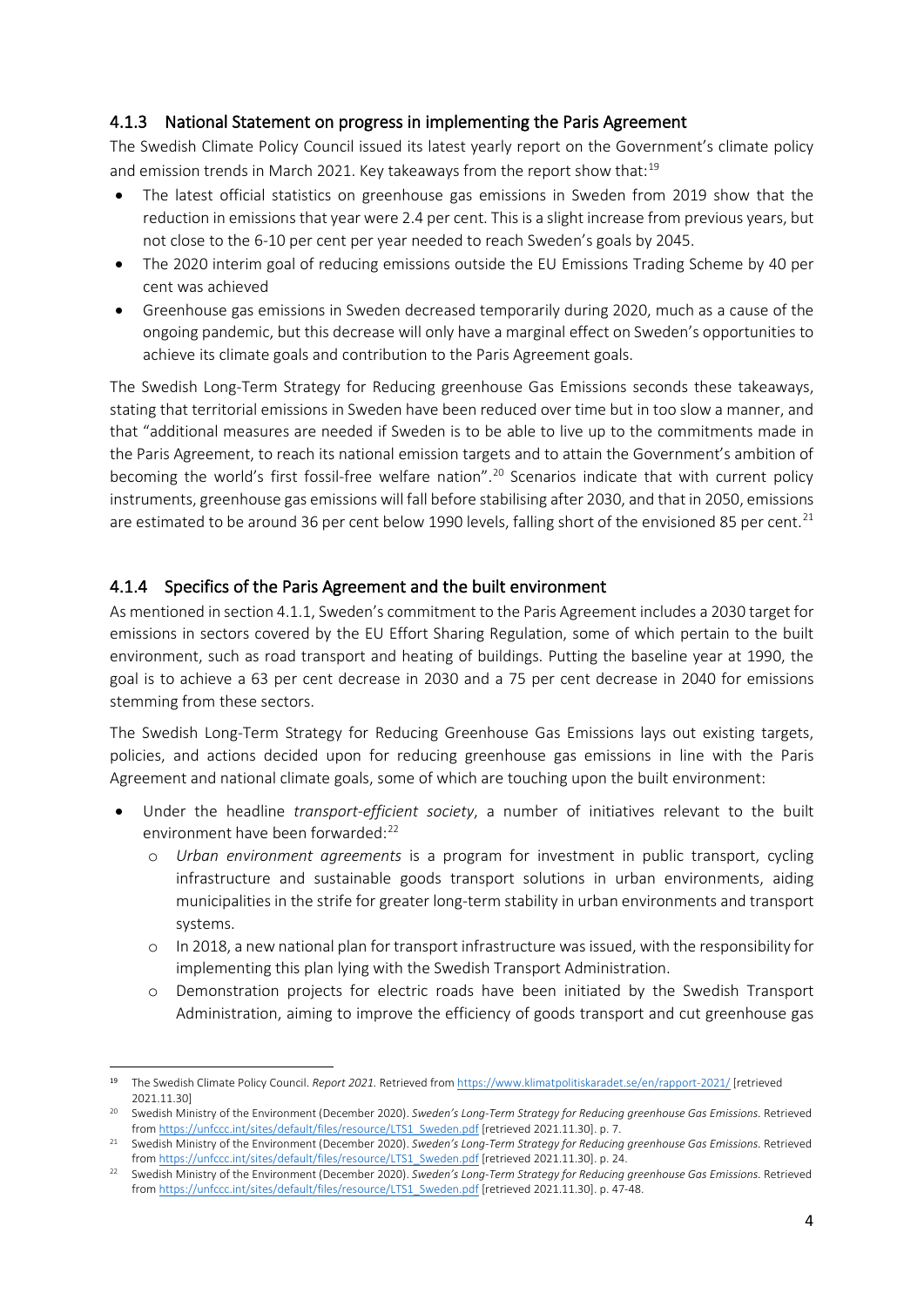emissions. Facilitating these endeavours, the Swedish Government intends to produce a longterm plan for building and expanding electrified roads.

• Within action area *electricity and district heating,* certain land and water areas have since 2004 been designated areas of national interest for wind power, coupled with funding for municipalities to build wind farms.<sup>[23](#page-4-0)</sup> Likewise, subsidies for installing solar panels for all types of actors exist.

### 4.1.5 Carbon emissions and the building industry – policy and action

Two pieces of legislation in particular concern the built environment: *the Environmental Code[24](#page-4-1)* and *the Planning and Building Act[25.](#page-4-2)* Although the Environmental Code has promotion of sustainable development as its overarching goal and includes general rules on taking the environment into account, permit application procedures as laid out in the Code also include assessments of greenhouse gas emissions for facilities. Similarly, the Planning and Building Act requires that environmental and climate aspects are taken into consideration in the planning of the built environment. These pieces of legislation can therefore be said to be in support of Swedish efforts to live up to the goals in the Paris Agreement.

# 4.1.6 Opportunities and constraints of implementing the Paris Agreement

The Swedish Long-Term Strategy for Reducing Greenhouse Gas Emissions highlights three main consequences of Swedish policy to attain the climate goals, consequences which may be seen as constraints of implementing the Paris Agreement given that the strategy is a key cornerstone in the country's commitment towards the agreement:

- *The costs of transition are estimated to be small but uncertain:* The total costs for Sweden associated with reaching the goal of net zero emissions by 2045 are by today's models estimated to be minor, but there are considerable uncertainties in forecasts reaching over 25 years in the future due to for instance large uncertainties in many modelling assumptions such as discounting rates, economic growth, behavioural change or technical development.<sup>[26](#page-4-3)</sup>
- *Synergies and conflicts with other environmental and societal goals:* Side effects of synergies and conflicts between goals and policies are difficult to quantify but may be very significant.<sup>[27](#page-4-4)</sup> The net impact of these will therefore depend on how policy is pursued in practice, and the rate and size of the change.
- *Risks and opportunities of the transition for industry:* [28](#page-4-5) The Strategy mentions that if policy instruments are unilaterally introduced in Sweden there is for instance a risk of job losses in certain sectors, which in turn may generate a risk of carbon leakage. It is mentioned that investment risks have to be shared between the business community and the Swedish Government, as major technological leaps are needed to enable the transition to net zero emissions. Furthermore, another possible constraint is the degree of flexibility with which climate policies are designed, as policies have to be flexible enough to be adapted to prevailing circumstances.

<span id="page-4-0"></span><sup>23</sup> Swedish Ministry of the Environment (December 2020). *Sweden's Long-Term Strategy for Reducing greenhouse Gas Emissions.* Retrieved fro[m https://unfccc.int/sites/default/files/resource/LTS1\\_Sweden.pdf](https://unfccc.int/sites/default/files/resource/LTS1_Sweden.pdf) [retrieved 2021.11.30]. p. 60.

<span id="page-4-1"></span><sup>24</sup> SFS 1998:808 <sup>25</sup> SFS 2010:900

<span id="page-4-3"></span><span id="page-4-2"></span><sup>&</sup>lt;sup>26</sup> Swedish Ministry of the Environment (December 2020). Sweden's Long-Term Strategy for Reducing greenhouse Gas Emissions. Retrieved fro[m https://unfccc.int/sites/default/files/resource/LTS1\\_Sweden.pdf](https://unfccc.int/sites/default/files/resource/LTS1_Sweden.pdf) [retrieved 2021.11.30]. p. 80.

<span id="page-4-4"></span><sup>&</sup>lt;sup>27</sup> Swedish Ministry of the Environment (December 2020). Sweden's Long-Term Strategy for Reducing greenhouse Gas Emissions. Retrieved

<span id="page-4-5"></span>from https://unfccc.int/sites/default/files/resource/LTS1\_Sweden.pdf [\[](https://unfccc.int/sites/default/files/resource/LTS1_Sweden.pdf)retrieved 2021.11.30]. p. 81.<br>Swedish Ministry of the Environment (December 2020). Sweden's Long-Term Strategy for Reducing greenhouse Gas Emissions. Re fro[m https://unfccc.int/sites/default/files/resource/LTS1\\_Sweden.pdf](https://unfccc.int/sites/default/files/resource/LTS1_Sweden.pdf) [retrieved 2021.11.30]. p. 81-82.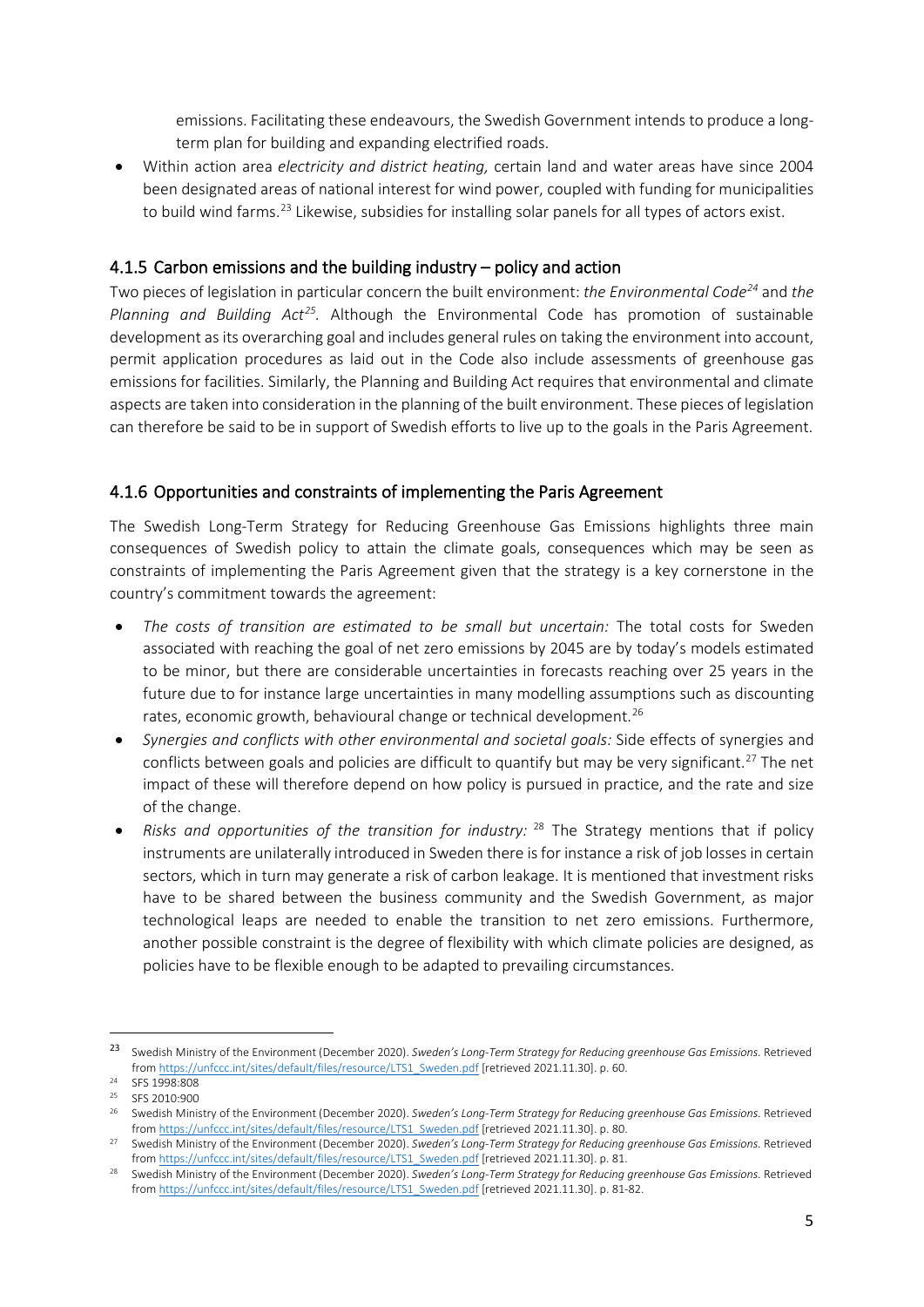From an opportunity point of view, Sweden is advantaged in the transition to net zero emissions as it has an almost fossil-free electricity and district heating production, biomass, water, and wind resources.[29](#page-5-0) In addition, a set of social factors facilitate the transition such as high climate awareness among the population, a high trust in institutions and a long history of innovation and entrepreneurship.<sup>30</sup>

<span id="page-5-0"></span><sup>29</sup> Swedish Ministry of the Environment (December 2020). *Sweden's Long-Term Strategy for Reducing greenhouse Gas Emissions.* Retrieved fro[m https://unfccc.int/sites/default/files/resource/LTS1\\_Sweden.pdf](https://unfccc.int/sites/default/files/resource/LTS1_Sweden.pdf) [retrieved 2021.11.30]. p. 82.

<span id="page-5-1"></span><sup>30</sup> Swedish Ministry of the Environment (December 2020). *Sweden's Long-Term Strategy for Reducing greenhouse Gas Emissions.* Retrieved fro[m https://unfccc.int/sites/default/files/resource/LTS1\\_Sweden.pdf](https://unfccc.int/sites/default/files/resource/LTS1_Sweden.pdf) [retrieved 2021.11.30]. p. 82.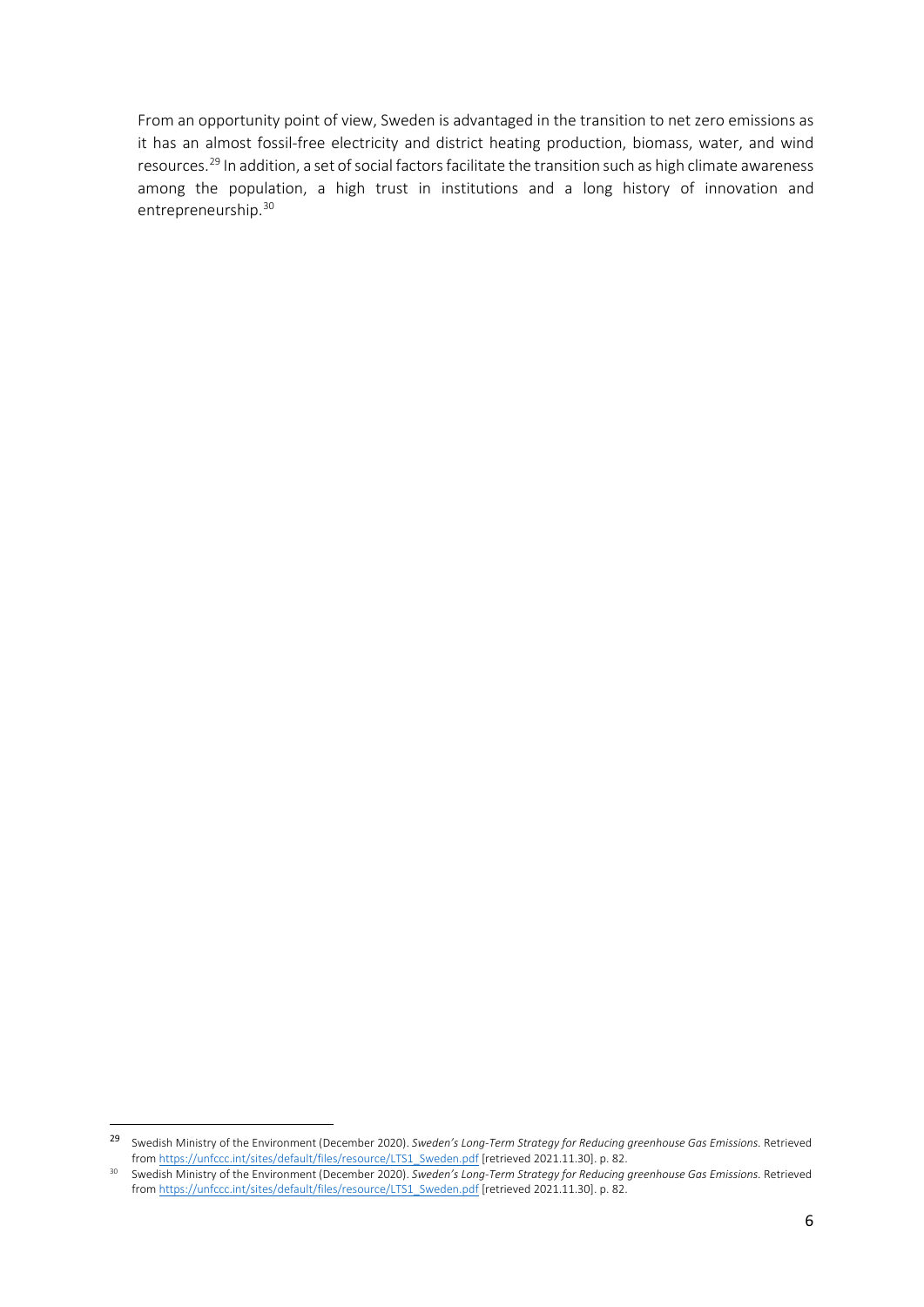### 4.2 The Sustainable Development Goals

### 4.2.1 Country statement of commitment to the SDGs

Sweden is a leading actor in the work to achieve the SDGs<sup>[31](#page-6-0)</sup>. Nationally, the government implemented the 'Action plan Agenda 2030 2018-2020'<sup>[32](#page-6-1)</sup> to focus the approach for how to work with the SDGs within six thematic areas, and four key factors. The most recent commitment from the government was established in 2021 in the report 'Sveriges genomförande av Agenda 2030 för hållbar utveckling<sup>[33](#page-6-2)</sup> (loosely translated to: Sweden's implementation of Agenda 2030 for sustainable development). The introduction of this report emphasises the interconnectedness of all goals, targets, and indicators, further establishing that the link between the three sustainability dimensions economic, social, and environmental are inseparable. [34](#page-6-3)

The SDGs are followed up on a national level by Statistics Sweden (Statistiska Centralbyrån (SCB), where around 50 nationally adapted indicators are added to the 230 indicators decided upon globally.<sup>[35](#page-6-4)</sup> The SCB reports on 151 of the total 292 indicators applicable to Sweden. Forty five out of the indicators reported by the SCB are national indicators applicable only to Sweden, and which function as a complement to the global indicators. Two of the indicators are proxy-indicators which replace global indicators, measuring approximately the same thing as the global indicators but based on statistics available for Sweden. Statistics Sweden moreover produces a national list of indicators on a yearly basis as assigned by the Swedish Government. The indicators in this list may be updated in collaboration with authorities responsible for indicators.[36](#page-6-5)

# 4.2.2 Reflections on Goal 9 – nationally and in coastal zones if applicable with a focus on Opportunities and constraints of meeting the goal's targets

Goal 9 in the SDGs has targets that track sustainable industries, sustainable innovations, and inclusive infrastructure. In Sweden, the targets are tracked by Statistics Sweden, except for 9.3, making access to financial services and markets easier, and 9.b Support diversification and technical development in domestic industry. Although, they will feature in upcoming reports $37$ . National progress towards the targets is summarized below:

- Target 9.1 Sustainable, resilient, and inclusive infrastructure:
	- o *Indicator 9.1.1 Proportion of the rural population who live within 2 km of an all-season road:*  Not applicable to Sweden.

<span id="page-6-0"></span><sup>31</sup> Regeringskansliet. Sveriges genomförande av Agenda 2030 för hållbar utveckling. Retrieved from [https://www.riksdagen.se/sv/dokument-lagar/arende/betankande/sveriges-genomforande-av-agenda-2030\\_H801FiU28](https://www.riksdagen.se/sv/dokument-lagar/arende/betankande/sveriges-genomforande-av-agenda-2030_H801FiU28) [retrieved 2022.02.02]. P.8

<sup>32</sup> Regeringskansliet. Handlingsplan Agenda 2030 2018-2020. Retrieved from

<https://www.regeringen.se/49e20a/contentassets/60a67ba0ec8a4f27b04cc4098fa6f9fa/handlingsplan-agenda-2030.pdf> [retrieved 2022.02.02].

<span id="page-6-2"></span><span id="page-6-1"></span><sup>33</sup> Regeringskansliet. Sveriges genomförande av Agenda 2030 för hållbar utveckling. Retrieved from [https://www.riksdagen.se/sv/dokument-lagar/arende/betankande/sveriges-genomforande-av-agenda-2030\\_H801FiU28](https://www.riksdagen.se/sv/dokument-lagar/arende/betankande/sveriges-genomforande-av-agenda-2030_H801FiU28) [retrieved 2022.02.03]. pp.6-7

<span id="page-6-3"></span><sup>34</sup> Regeringskansliet. Sveriges genomförande av Agenda 2030 för hållbar utveckling. Retrieved from [https://www.riksdagen.se/sv/dokument-lagar/arende/betankande/sveriges-genomforande-av-agenda-2030\\_H801FiU28](https://www.riksdagen.se/sv/dokument-lagar/arende/betankande/sveriges-genomforande-av-agenda-2030_H801FiU28) [retrieved 2022.02.03]. P.6

<span id="page-6-4"></span><sup>35</sup> Statistics Sweden. *Agenda 2030.* Retrieved fro[m https://www.scb.se/hitta-statistik/temaomraden/agenda-2030/](https://www.scb.se/hitta-statistik/temaomraden/agenda-2030/) [retrieved 2021.12.06] <sup>36</sup> See for instance the list of indicators applicable for 2021: Statistics Sweden. *Nationell indikatorlista 2021.* Retrieved from

<span id="page-6-6"></span><span id="page-6-5"></span><https://scb.se/contentassets/0dc69a7282e74c75bf8b040ee3185fe3/nationell-indikatorlista-2021.pdf> [retrieved 2021.12.06] <sup>37</sup> Statistics Sweden. *Mål 9 – Hållbara städer och samhällen.* Retrieved fro[m https://scb.se/hitta-statistik/temaomraden/agenda-2030/mal-](https://scb.se/hitta-statistik/temaomraden/agenda-2030/mal-9/?showAllContentLinks=True)[9/?showAllContentLinks=True](https://scb.se/hitta-statistik/temaomraden/agenda-2030/mal-9/?showAllContentLinks=True) [retrieved 2022.02.01]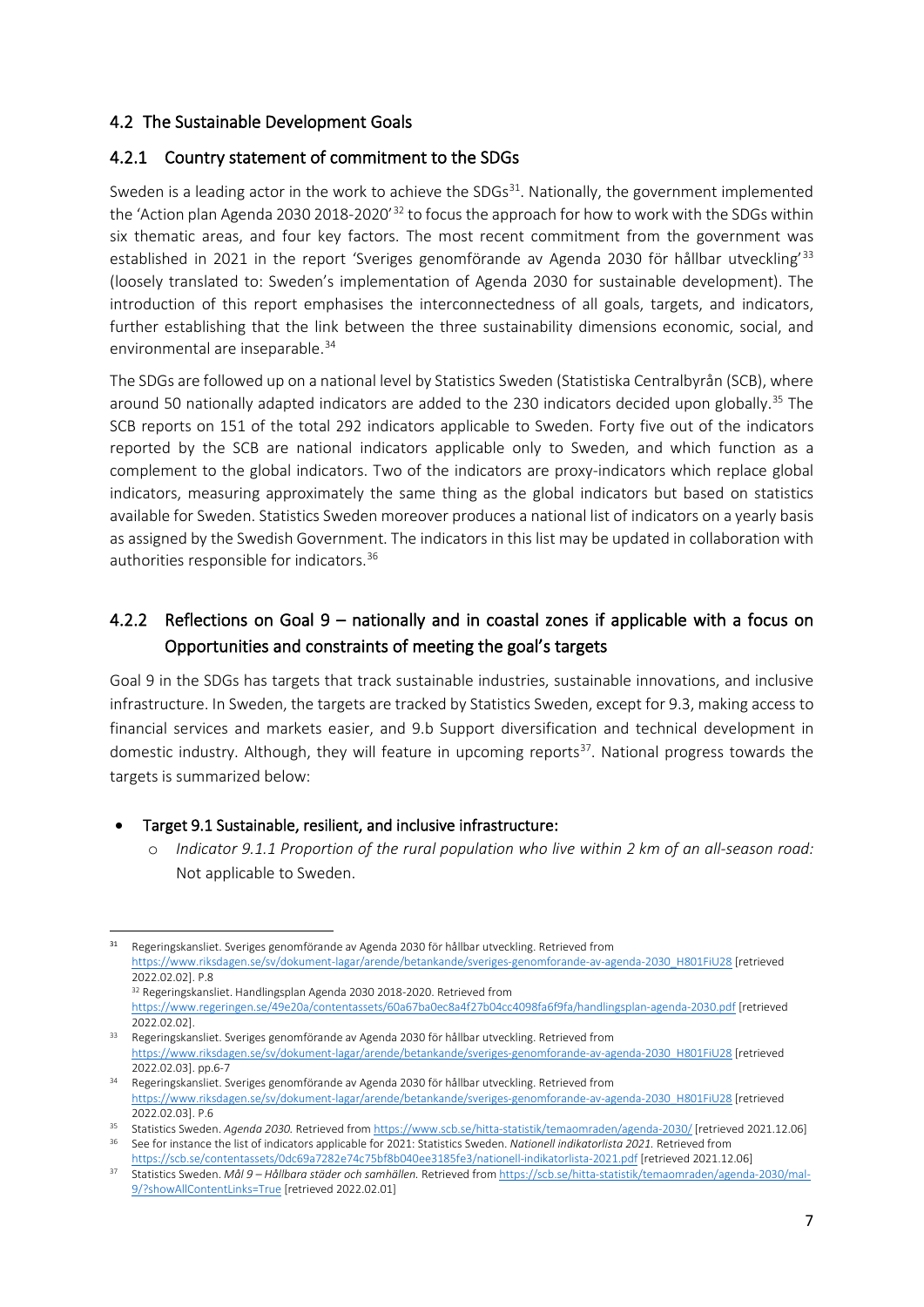- o *Indicator 9.1.2 Passenger and freight volumes, by mode of transport:* Most relevant for this project is that the volume of passengers, and cargo, has slowly but steadily increased between 2015-2019 on sea and lakes.
- o *Indicator 9.1.3 Proportion of population with easy access to public transport* (this is only a nationally measured statistic that is aimed at supporting the global statistics<sup>[38](#page-7-0)</sup>): In urban areas approximately 90 % of the population has access to public transport. This includes ferry transportation, both for cars and for people, in several coastal areas, for example in Stockholm or Karlskrona.

### • Target 9.2 Inclusive and sustainable industrialization:

- o *Indicator 9.2.1 Manufacturing value added as a proportion of GDP and per capita*: The manufacturing sectors value has in absolute numbers increased since 2012, but has decreased as proportion of GDP, from 13.9% in 2012, to 13,0% in 2019.
- o *Indicator 9.2.2 Employment in the manufacturing sector as part of total employment:* 5% of women, and 14% of men are employed in the manufacturing sector, although on a downward going trend since 2006, when 21% of men, and about 7% of women were employed in this sector.
- Target 9.4 Upgrade and retrofit industry and infrastructure to become more sustainable:
	- o *Indicator 9.4.1 Co2 emissions per unit of value added:* Sweden has since 2008 reduced their Co2 emissions per value added from 17% to just under 12% in 2018.
	- o *Indicator 9.4.2 Employment opportunities, revenue, export and gainfully employed people in the environmental sector in Sweden (*this is only a nationally measured statistic that is aimed at supporting the global statistics): The net sales of the environmental sector are on an uneven, but upgoing, trend having increased from around 130 million kronor in 2003 to around 230 million kronor in 2018. On the other hand, people employed within this sector has decreased by a few percent since the peak of 2012.
	- o *Indicator 9.4.3 Industrial investment in environmental protection per environmental area (*this is only a nationally measured statistic that is aimed at supporting the global statistics): The investments have increased during the  $21<sup>st</sup>$  century in all environmental sectors, and the increase has exploded since 2016 having doubled in some sectors. In 2019 the investments from industry was more than 7,400 million kronor.
- Target 9.5 Enhance research efforts and technical capacity in the industrial sector:
	- o *Indicator 9.5.1 Expenses for research and development as part of GDP:* Sweden spends 3.4% of the GDP on research and development, on an upgoing trend.
	- o *Indicator 9.5.2 Researchers per million inhabitants:* Sweden has 7,517 researchers per million inhabitants as of 2019, of which 30% are female, and 70% male.
- Target 9.a Foster development of resilient infrastructure in developing countries:
	- o *Indicator 9.a.1 Total official support to developing countries aimed for infrastructure:* As Sweden is one of the leading donors, both in absolute and per capita, to developing countries the support to infrastructure project is quite high. In 2019 it was 2,825 million kronor, and it has more than doubled since 2016.
- Target 9.c Access to information and communications technology for all:

<span id="page-7-0"></span><sup>38</sup> *Mål 9 – Hållbara städer och samhällen.* Retrieved fro[m https://scb.se/hitta-statistik/temaomraden/agenda-2030/mal-](https://scb.se/hitta-statistik/temaomraden/agenda-2030/mal-9/?showAllContentLinks=True)[9/?showAllContentLinks=True](https://scb.se/hitta-statistik/temaomraden/agenda-2030/mal-9/?showAllContentLinks=True) [retrieved 2022.02.01]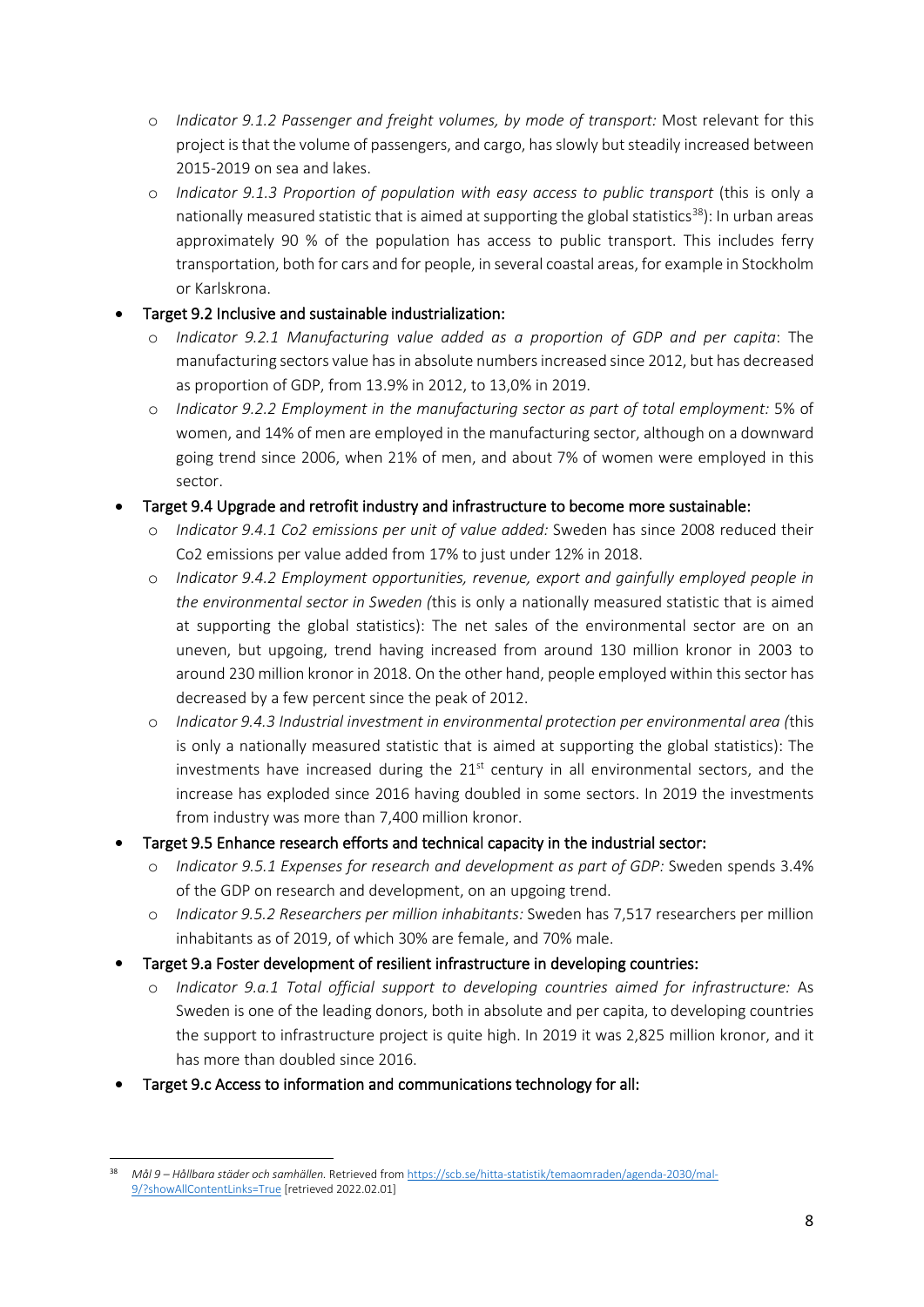o *9.c.1 Part of population having mobile coverage, divided per technology (2G, 3G, 4G):* 100% of the population is covered by all of the three technologies, 2G, 3G, 4G, and has been for the past few years.

Sweden is well underway of meeting all targets for goal 9. The investments for sustainable industry and infrastructure have increased the last few years, and the previous prime minister, Stefan Löfven, instituted an innovation council in 2015 to further foster innovative solutions to societal challenges<sup>39</sup>. There are few, if any, constraints for Sweden to meeting the targets.

Goal 9 has no explicit linkages to coastal zones, although for some indicators one could gather more local information to find specific linkages, for indicator 9.1.3, 9.2.1, and 9.2.2. Others are quite clearly linked to the Paris agreement and merging some of the targets with the ambitions of the Paris agreement seems like a good opportunity, especially for indicator 9.4.1, which is an obvious linkage to the Paris agreement.

# 4.2.3 Reflections on Goal 11 - nationally and in coastal zones if applicable with a focus on Opportunities and constraints of meeting the goal's targets

Statistics Sweden provides data on Goal 11 with exception for target 11.3 Inclusive and sustainable urbanisation, target 11.4 Protect the world's cultural and natural heritage, target 11.a Strong national and regional development planning, as well as target 11.b Implement policies for inclusion, resource efficiency and disaster risk reduction.<sup>[40](#page-8-1)</sup> National progress towards the targets is summarised below:

### • Target 11.1 Safe and affordable housing:

- o *Indicator 11.1.1. Proportion of urban population living in slums, informal settlements or inadequate housing*: Not applicable to Sweden.
- o *Indicator 11.1.2 Overcrowding* (national indicator): From 2018-2019, 5% of the Swedish population live in overcrowded conditions, defined as more than two people per available bedroom (not taking into account single person households). This proportion has increased steadily within the past ten years, from around 3% in 2008-2009.
- Target 11.2 Affordable and sustainable transport systems:
	- o *Indicator 11.2.1 Proportion of population that has convenient access to public transport by sex, age and persons with disabilities:* Around 90% for both men and women in 2008-2019, a proportion which has increased slightly within the past five years.
	- o *Indicator 11.2.2 Proportion of residence buildings with convenient access to public transport*  (national indicator): 83% in 2018, a proportion which has increased slightly within the past five years.
- Target 11.5 Reduce the adverse effects of natural disasters:
	- o *Indicator 11.5.1 Number of deaths, missing persons and directly affected persons attributed to disasters per 100,000 population:* This number was 0 in 2019 and has remained so with a few exceptions.

<span id="page-8-0"></span><sup>39</sup> Regeringskansliet. Sveriges genomförande av Agenda 2030 för hållbar utveckling. Retrieved from [https://www.riksdagen.se/sv/dokument-lagar/arende/betankande/sveriges-genomforande-av-agenda-2030\\_H801FiU28](https://www.riksdagen.se/sv/dokument-lagar/arende/betankande/sveriges-genomforande-av-agenda-2030_H801FiU28) [retrieved 2022.02.02]. P.94

<span id="page-8-1"></span><sup>40</sup> Statistics Sweden. *Mål 11 – Hållbara städer och samhällen.* Retrieved fro[m https://www.scb.se/hitta-statistik/temaomraden/agenda-](https://www.scb.se/hitta-statistik/temaomraden/agenda-2030/mal-11/?showAllContentLinks=True#140631)[2030/mal-11/?showAllContentLinks=True#140631](https://www.scb.se/hitta-statistik/temaomraden/agenda-2030/mal-11/?showAllContentLinks=True#140631) [retrieved 2021.12.06]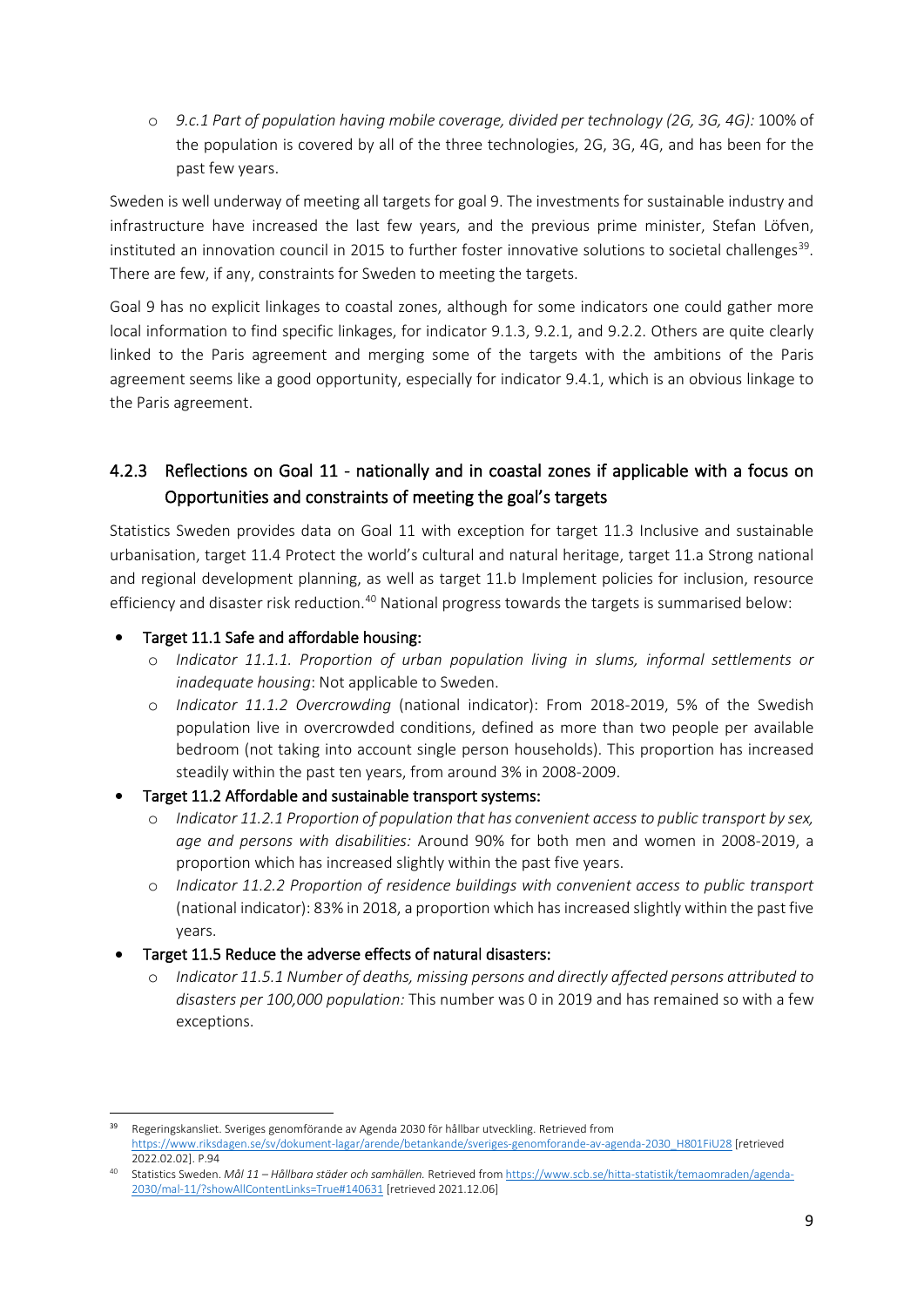- o *Indicator 11.5.2 Direct economic loss in relation to global GDP, damage to critical infrastructure and number of disruptions to basic services, attributed to disasters:* This number was 0 Swedish kronor in 2019, and has remained 0 for the past five years.
- Target 11.6 Reduce the environmental impact of cities:
	- o *Indicator 11.6.1 Proportion of municipal solid waste collected and managed in controlled facilities out of total municipal waste generated, by cities:* Not applicable to Sweden.
	- o *Indicator 11.6.2 Annual mean levels of fine particulate matter in cities:* 5,7 µg/m3, a number which has decreased slightly over time, from 7 µg/m3 in 2011.
	- o *Indicator 11.6.3 Total amount of managed household waste per capita* (national indicator): 262 kgs in 2018.
	- o *Indicator 11.6.4 Quality of air in or close to residences* (national indicator): This indicator is measured as the proportion of the population which is bothered by exhausts from cars in or close to their residency, which amounted to 20% of women and 14% of men in 2014. This is a decrease by a few percentages from 2007 when this proportion last was measured.
- Target 11.7 Provide access to safe and inclusive green and public spaces:
	- o *Indicator 11.7.1 Average share of the built-up area of cities that is open space for public use for all, by sex, age and persons with disabilities:* The proportion of ground space in Swedish urban areas, which counts as public space, amounted to 52% in 2015.
	- o *Indicator 11.7.2 People exposed to physical or sexual harassments:* 8% of women, and 5% of men have been harassed during 2019, most of which are under 25 years old.
	- o *Indicator 11.7.3 Exposed to threat or violence* (national indicator): 7% of women, and 7% of men were exposed to violence during 2016, most of which happened at the workplace.
	- o *Indicator 11.7.4 Abstained from going out at night due to concern about threat or violence*  (national indicator): 24% of women and 6% of men have stayed at home due to concern about threats or violence during 2016. A significant downward trend from 2008-2011.
	- o *Indicator 11.7.5 Access to green areas within 200 meters from home* (national indicator)*:* 94% of people live within 200 meters from green areas.
- Target 11.a Promote national and regional development
	- o None of the indicators are measured in current national statistics.
- Target 11.b Implementing strategies for inclusion and resource efficiency and disaster risk reduction
	- o None of the indicators are measured in current national statistics.

Similar to goal 9 Sweden does not experience any severe constraints in meeting the targets for goal 11 but highlights that one issue is the housing shortage which may lead to overcrowding<sup>41</sup>. This problem is also not evenly distributed in society, but affects people with a non-European background more severely<sup>42</sup>. Goal 11 does not explicitly speak about coastal zones, but the opportunities of focusing on one or a few indicators on a more local level are good. For example, indicators 11.5.1 and 11.5.2 could be locally measured as well.

<span id="page-9-0"></span><sup>41</sup> Regeringskansliet. Sveriges genomförande av Agenda 2030 för hållbar utveckling. Retrieved from [https://www.riksdagen.se/sv/dokument-lagar/arende/betankande/sveriges-genomforande-av-agenda-2030\\_H801FiU28](https://www.riksdagen.se/sv/dokument-lagar/arende/betankande/sveriges-genomforande-av-agenda-2030_H801FiU28) [retrieved 2022.02.02]. P.100

<span id="page-9-1"></span><sup>42</sup> Regeringskansliet. Sveriges genomförande av Agenda 2030 för hållbar utveckling. Retrieved from [https://www.riksdagen.se/sv/dokument-lagar/arende/betankande/sveriges-genomforande-av-agenda-2030\\_H801FiU28](https://www.riksdagen.se/sv/dokument-lagar/arende/betankande/sveriges-genomforande-av-agenda-2030_H801FiU28) [retrieved 2022.02.02]. P.100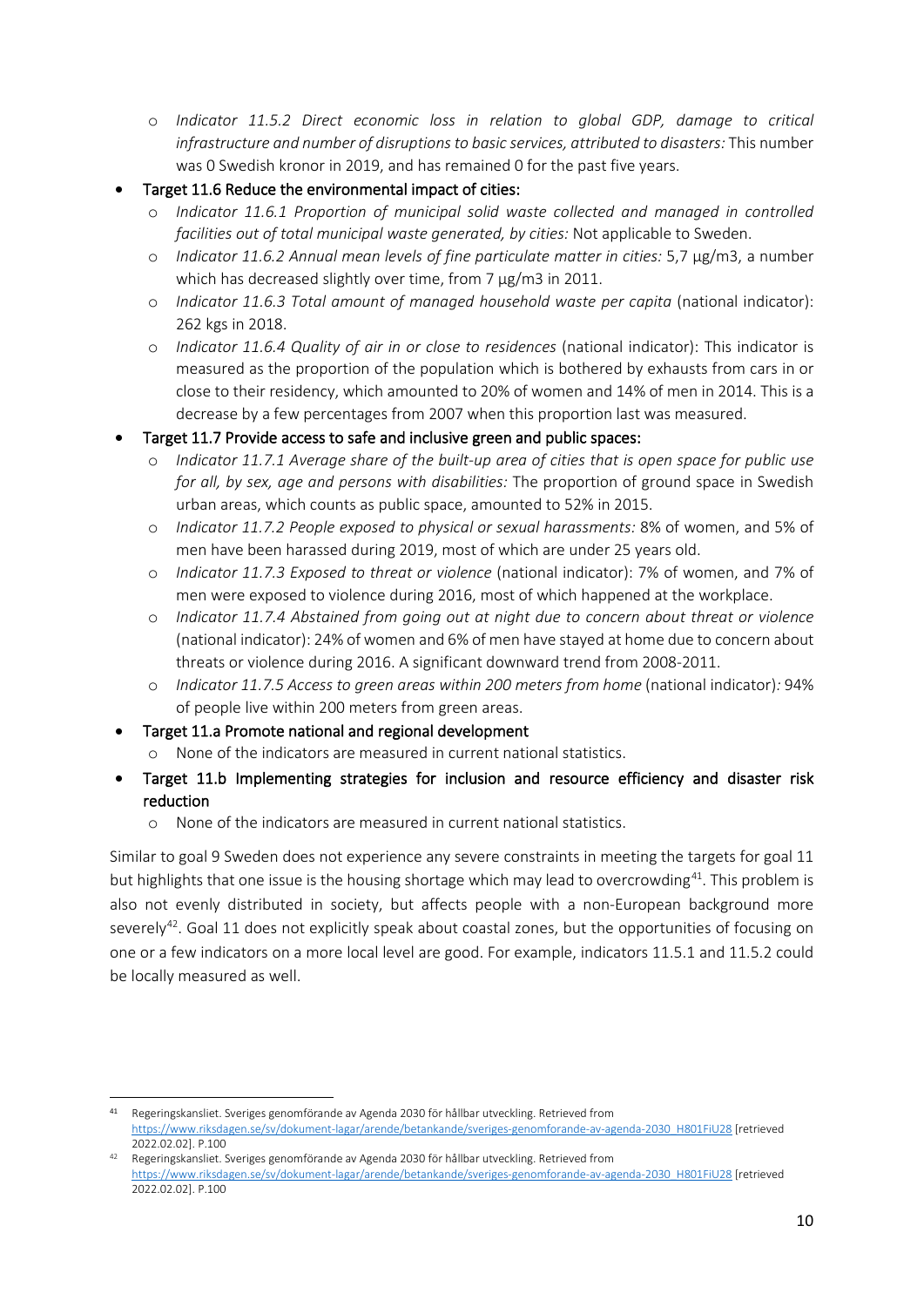### 4.2.4 Concluding statement on the SDGs

The SDGs do not specify anything on the coastal zones, making it difficult to track their sustainability. Several of the indicators could still be tracked on a local or regional level. Sweden, currently ranks second in the SDG index<sup>[43](#page-10-0)</sup>, has few constraints in meeting the targets, and has included several national indicators to complement the global indicators with additional statistics. Statistics Sweden has vast amounts of data that can be used for, not only the SDGs, but for several parts of the Sendai framework, or the Paris agreement as well.

<span id="page-10-0"></span><sup>43</sup> Author? Sustainable Development Report. Retrieved fro[m https://dashboards.sdgindex.org/rankings](https://dashboards.sdgindex.org/rankings) [retrieved 2022.02.02]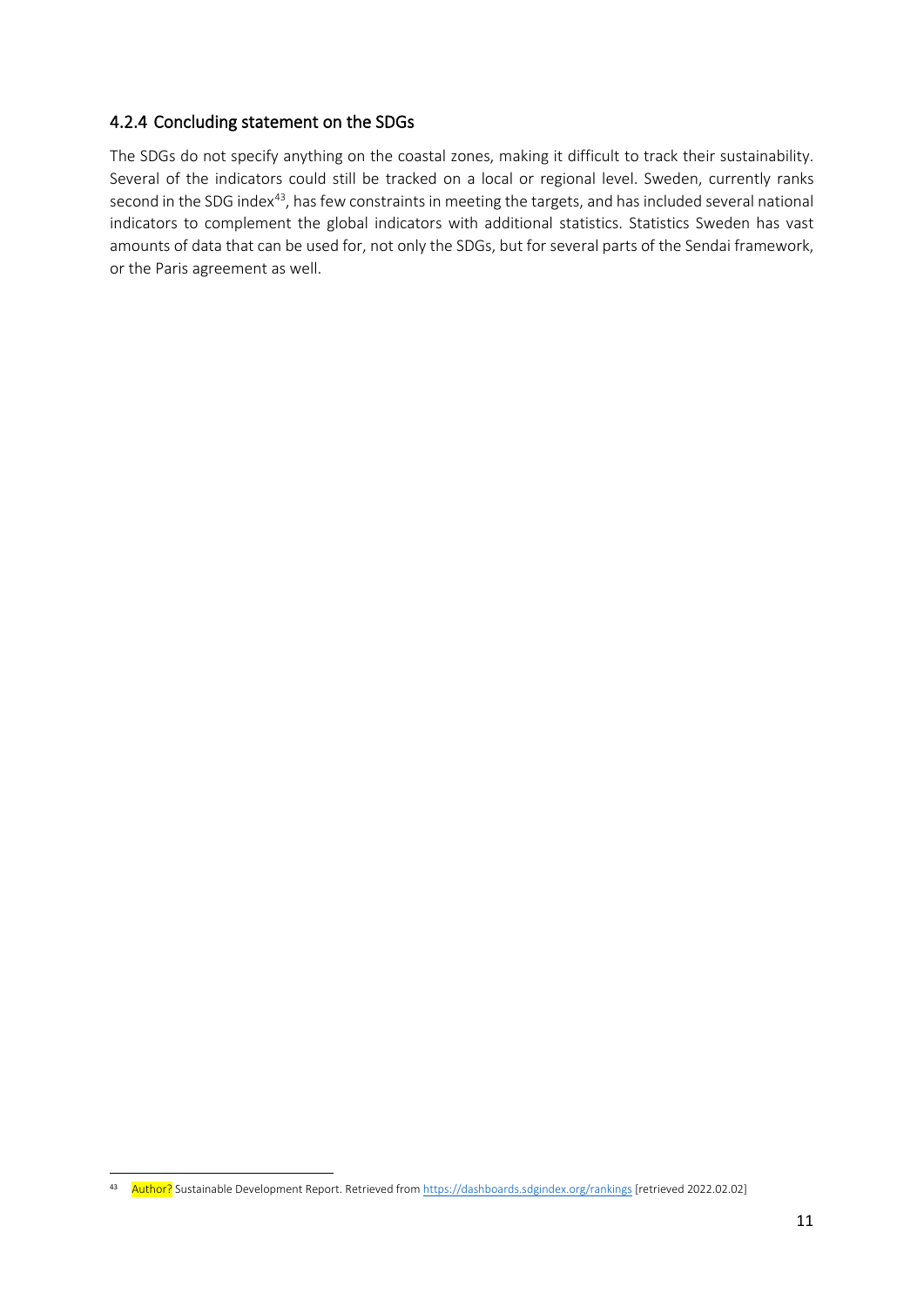### 4.3 The Sendai Framework (2015-2030)

### 4.3.1 Country statement of commitment to the Sendai Framework

Sweden is one of the world's least disaster-exposed countries, but still has the ambition to meet the Sendai Framework priorities and targets. As an example, the Swedish Civil Contingencies Agency (MSB) in 2015 commenced the work to develop the country's National Platform for Disaster Risk Reduction in order to bring it more in line with the priorities for action of the Framework.<sup>[44](#page-11-0)</sup> As of now, there are six areas of collaboration within which approximately 50 Swedish authorities meet and collaborate, areas which are to be developed into even more strategic forums in order to promote coherent planning for crisis preparedness, including the implementation of the Sendai framework.<sup>[45](#page-11-1)</sup>

## 4.3.2 Brief statement on the country's meeting of the framework's four priorities

### 1. Priority 1: Understanding disaster risk

Sweden has quite an elaborate system in place for understanding disaster risk, based on a "bottom-up" principle, where local disaster risk analyses feed into the regional and national understanding of disaster risks. All state authorities, municipalities and regions (Regioner; these are regional organisations responsible for providing services which require collaboration and efforts on a wider level than the municipalities, such as for instance health care and transport) are in Sweden obliged by law to carry out an analysis of risks and vulnerabilities (Risk- och Sårbarhetsanalys or RSA).[46](#page-11-2) Authorities responsible for surveillance as well as certain authorities decided upon by the MSB have to send the MSB and the Government Offices (Regeringskansliet) a summary of their RSAs every two years. County administrative boards are responsible for compiling regional RSAs as well as supporting actors within their counties in conducting their RSAs. Regions are obliged to identify what extraordinary events may occur in times of peace, to identify socially important activities and dependencies, as well as to analyse risks and vulnerabilities and identify the need for measures. The results of these analyses have to be reported to the MSB and certain other authorities every fourth year. The same type of analysis has to be conducted by municipalities on a local level, and the municipalities have to hand over these analyses to the County Administrative Board every fourth year.

The MSB's work with the National Platform for Disaster Risk Reduction is likewise instrumental in promoting an understanding of disaster risks. Within the frames of this platform, the MSB continues the work carried out within the former national platform for work with natural disasters. This includes inter alia increasing knowledge and concrete measures for how to prevent and manage unfortunate events such as landslides, floods, an inundation, as well as the climate adaptation measures required to better manage the vulnerabilities and risks arising in society as an effect of a changing climate.<sup>[47](#page-11-3)</sup>

#### 2. Priority 2: Strengthening disaster risk governance to manage disaster risk

<span id="page-11-0"></span><sup>44</sup> United Nations Office for Disaster Risk Reduction (26 April 2017). *Sweden Serious about Sendai.* Retrieved from <https://www.undrr.org/news/sweden-serious-about-sendai> [retrieved 2021.12.03]

<span id="page-11-1"></span><sup>45</sup> The Swedish Civil Contingencies Agency. *Sendairamverket.* Retrieved fro[m https://www.msb.se/sv/amnesomraden/krisberedskap--civilt](https://www.msb.se/sv/amnesomraden/krisberedskap--civilt-forsvar/inriktning-och-ramverk/sendairamverket/)[forsvar/inriktning-och-ramverk/sendairamverket/](https://www.msb.se/sv/amnesomraden/krisberedskap--civilt-forsvar/inriktning-och-ramverk/sendairamverket/) [retrieved 2021.12.03]

<span id="page-11-2"></span><sup>46</sup> The Swedish Civil Contingencies Agency. *Risk- och Sårbarhetsanalyser.* Retrieved from <https://www.msb.se/sv/amnesomraden/krisberedskap--civilt-forsvar/risk--och-sarbarhetsanalyser/> [retrieved 2021.12.03]

<span id="page-11-3"></span><sup>47</sup> The Swedish Civil Contingencies Agency. Sendairamverket. Retrieved from https://www.msb.se/sv/amnesomraden/krisberedskap--civiltforsvar/inriktning-och-ramverk/sendairamverket/ [retrieved 2021.12.03]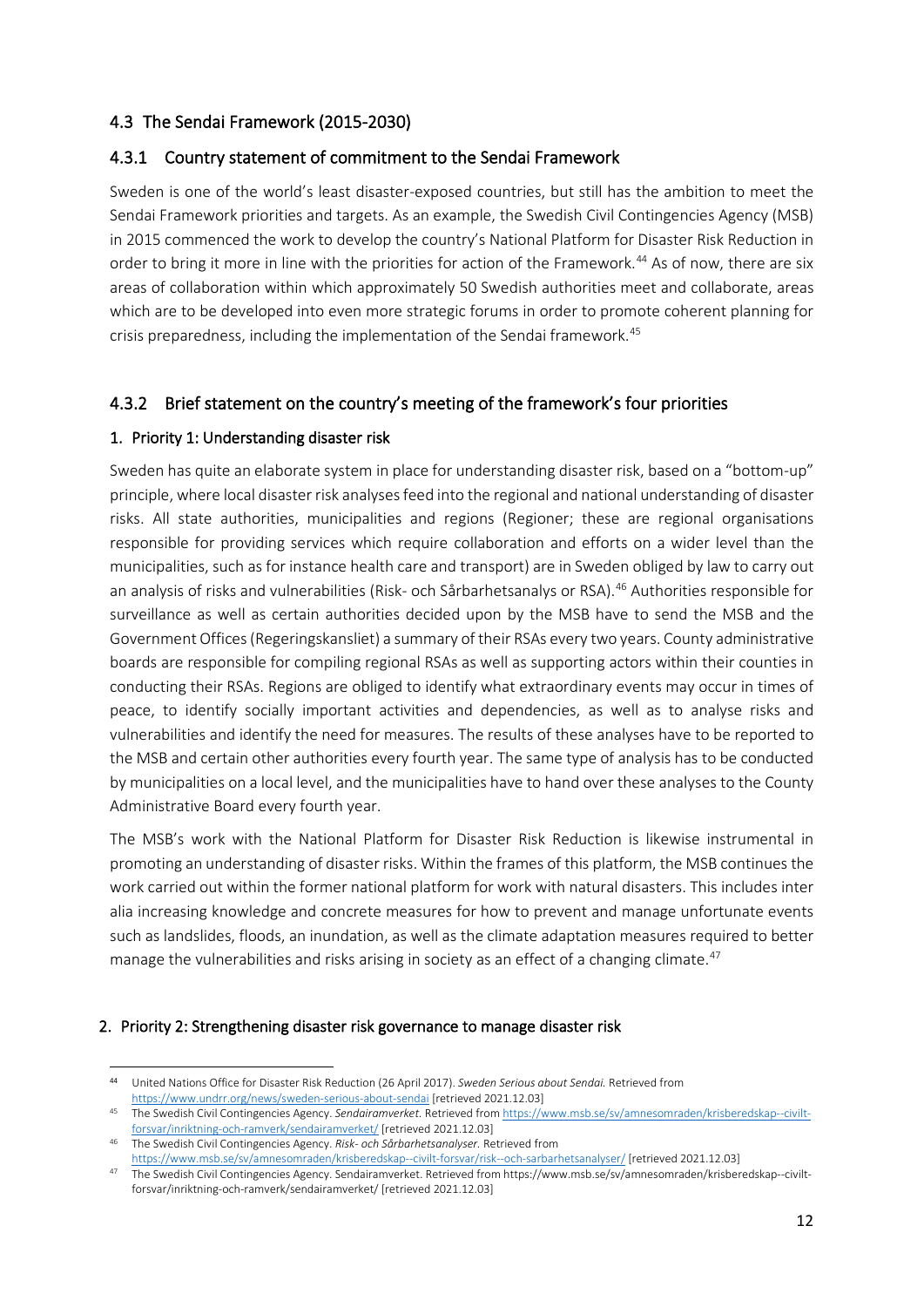Apart from supporting the Swedish Government in governing risk on a national level, MSB also provides support for other authorities, municipalities, regions an enterprises with regards to managing disaster risk. The above-described chain of analyses contributes to an assessment of risks and vulnerabilities on a regional level, as well as to the National Risk and Capability Assessment that the MSB submits every two years to the Swedish Government.<sup>[48](#page-12-0)</sup> The assessment is an analysis which describes threats, risks and development needs with regards to Swedish society's ability to prevent and manage crises as well as its capacity in terms of strengthening the civil defence.<sup>[49](#page-12-1)</sup> The Swedish Government may use this assessment as basis for decision-making in its efforts of directing and developing crisis preparedness and civil defence.

In 2017 MSB undertook a research study to examine how the theoretical basis of the Sendai framework could work on a practical, more local, basis<sup>[50](#page-12-2)</sup>. This study moreover contributes to both, the understanding of disaster risk in Sweden, as well as how to implement the framework in practice. Communication is highlighted as a potential problem area, specifically that the rhetoric of the urgency of disasters may confuse responsibility areas, and thereby being an obstacle to efficient governance.<sup>[51](#page-12-3)</sup> Although, this study also reveals several avenues through which Sweden can improve their risk governance in relation to the Sendai framework, in figure 1 below several of these are listed.

<span id="page-12-0"></span><sup>48</sup> The Swedish Civil Contingencies Agency. *Nationell Risk- och Förmågebedömning.* Retrieved from <https://www.msb.se/sv/amnesomraden/krisberedskap--civilt-forsvar/inriktning-och-ramverk/nationell-risk--och-formagebedomning/> [retrieved 2021.12.03]

<span id="page-12-1"></span><sup>49</sup> The Swedish Civil Contingencies Agency. *Nationell Risk- och Förmågebedömning.* Retrieved from <https://www.msb.se/sv/amnesomraden/krisberedskap--civilt-forsvar/inriktning-och-ramverk/nationell-risk--och-formagebedomning/> [retrieved 2021.12.03]

<span id="page-12-2"></span><sup>50</sup> Amanda Haraldsson and Gunilla Reischl. The Sendai Framework Swedish Disaster Risk Reduction Governance. Retrieved from <https://rib.msb.se/filer/pdf/28982.pdf> [retrieved 2022.02.03] p. 2

<span id="page-12-3"></span><sup>51</sup> Amanda Haraldsson and Gunilla Reischl. The Sendai Framework Swedish Disaster Risk Reduction Governance. Retrieved from <https://rib.msb.se/filer/pdf/28982.pdf> [retrieved 2022.02.03] pp.47-48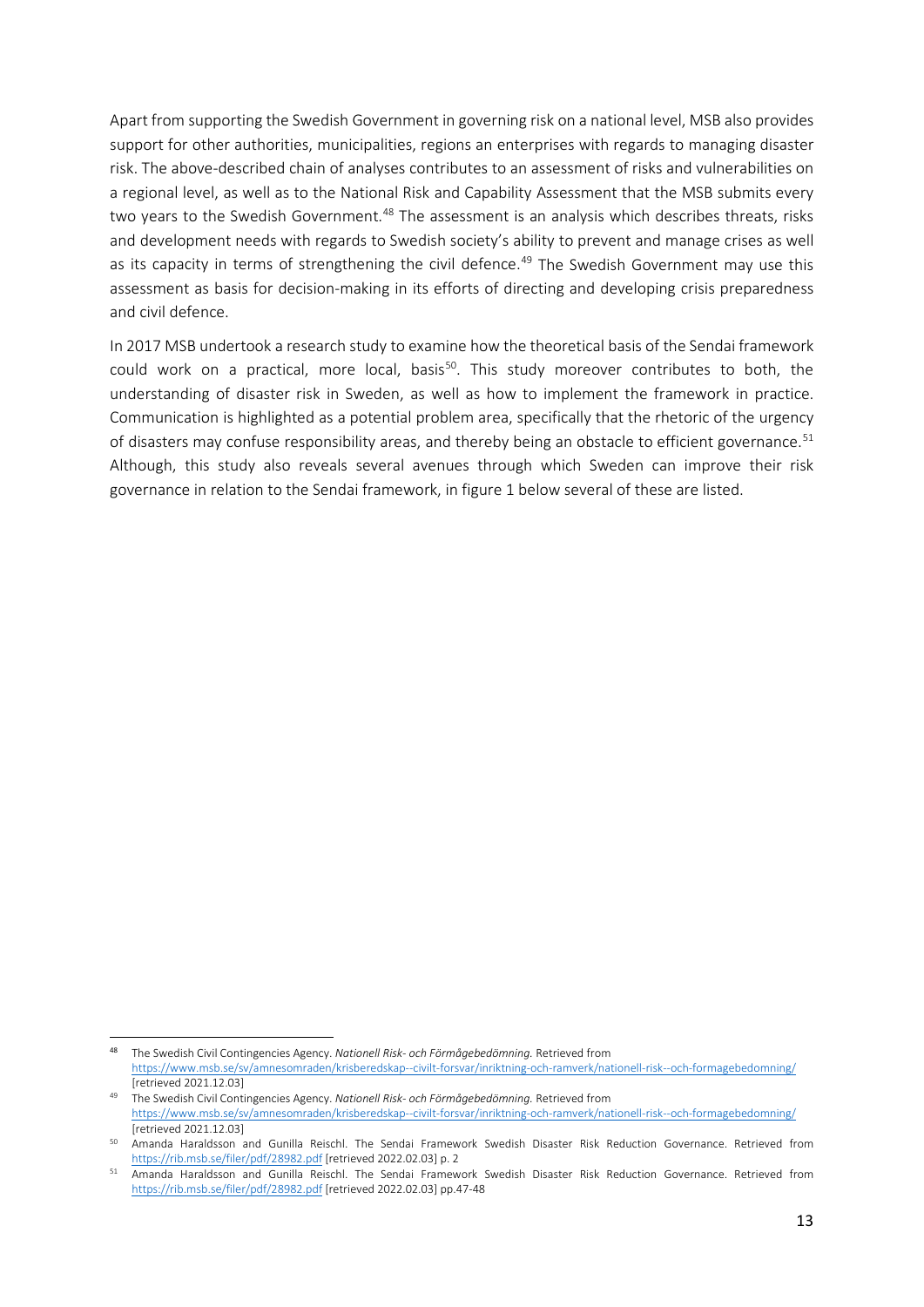| <b>Problems</b>                                                                                                                                                                                                   | <b>Recommendations</b>                                                                                                                                                                               |
|-------------------------------------------------------------------------------------------------------------------------------------------------------------------------------------------------------------------|------------------------------------------------------------------------------------------------------------------------------------------------------------------------------------------------------|
| 4.4.1: The coordination forums exclude<br>some actors, do not give enough<br>attention to prevention and have too<br>many other tasks                                                                             | 5.1.2: prevention given greater focus in DRR plans and<br>strategies                                                                                                                                 |
|                                                                                                                                                                                                                   | 5.1.2: dialogue between local and national level on joint<br><b>DRR</b> strategy                                                                                                                     |
|                                                                                                                                                                                                                   | 5.1.11: prevention and preparedness linked in DRR<br>activities                                                                                                                                      |
| 4.4.2: The delegation of responsibility is<br>unclear and government agencies in<br>particular want more concrete<br>communication surrounding this as well<br>as budgets if their responsibility requires<br>it. | 5.1.1: bottom-up approach to ensure implementation of<br>lessons from Risk and Vulnerability reports                                                                                                 |
|                                                                                                                                                                                                                   | 5.1.3: need for better syncing of those who develop<br>plans and those who have the responsibility to act                                                                                            |
|                                                                                                                                                                                                                   | 5.1.9: using the expertise of government agencies such<br>as MSB as well as those working in municipalities to<br>inform where budgets are most needed for DRR could<br>ensure better implementation |
| 4.4.3: The difficulty, and sometimes<br>reluctance, to include more and different<br>types of actors in DRR work                                                                                                  | 5.1.1: approach private sector through positive incentive                                                                                                                                            |
|                                                                                                                                                                                                                   | 5.1.1: include private sector in writing of appropriate<br><b>DRR</b> plans                                                                                                                          |
|                                                                                                                                                                                                                   | 5.1.10: awards for different types of stakeholder<br>engagement                                                                                                                                      |
| 4.4.4: Interviewees felt that the political<br>prioritization of DRR was much too low<br>to ensure that the resources needed for<br><b>DRR</b> would be available                                                 | 5.1.5: discourse on highest level should include progress<br>of plans on local and national level                                                                                                    |
|                                                                                                                                                                                                                   | 5.1.8: budget and instruction specific to DRR to local<br>authorities                                                                                                                                |
|                                                                                                                                                                                                                   | 5.1.9: politicians should learn about the specifics of the<br>Sendai Framework from practitioners                                                                                                    |
|                                                                                                                                                                                                                   | 5.1.11: support to expert agencies mapping risks and<br>regularly inform relevant ministries of developing risks                                                                                     |
| 4.4.5: DRR considered an issue for other<br>countries, not Sweden                                                                                                                                                 | 5.1.1: laws, regulations and policies should use DRR<br>terminology, to try to produce a norm shift                                                                                                  |
|                                                                                                                                                                                                                   | 5.1.4: educate DRR workers that the Sendai Framework<br>is not limited to natural disasters                                                                                                          |
| 4.4.6: Awareness of DRR issues in<br>Sweden very low                                                                                                                                                              | 5.1.7: much more should be done to build awareness of<br>DRR within the general public                                                                                                               |
| 4.4.7: Communication issues (reluctance<br>to use DRR terminology, researchers'<br>difficulty communicating with<br>practitioners, etc.)                                                                          | 5.1.3: more integration between practitioners from<br>different sectors                                                                                                                              |
|                                                                                                                                                                                                                   | 5.1.4: include science in disaster risk management                                                                                                                                                   |
|                                                                                                                                                                                                                   | 5.1.5: making DRR data more uniform would make it<br>easier for other actors to compare progress in different<br>areas and sectors                                                                   |

*Figure 1 Swedish governance problems and related recommendations based on the Sendai framework. Reprinted from Amanda Haraldsson and Gunilla Reischl. The Sendai Framework Swedish Disaster Risk Reduction Governance. Retrieved from <https://rib.msb.se/filer/pdf/28982.pdf> p.49*

MSB commissioned the university of Reading to do a Gap analysis of Sweden's implementation of the Sendai framework with the purpose of developing a national action plan for DRR.<sup>[52](#page-13-0)</sup> This was finished in 2021 and highlights similar challenges as the previous study, inter alia clarity and coherence, increased understanding, and better oversight.<sup>[53](#page-13-1)</sup> It also highlights that Sweden has a strong focus on preparedness and response, but not as much on mitigation and adaptation.

#### 3. Priority 3: Investing in disaster risk reduction for resilience

Since disaster risk reduction and resilience responsibilities lie with the municipalities in Sweden, they are, together with Länstyrelsen and MSB, the ones paying for measures implemented. A fund for disaster readiness, Fund 2:4, is distributed by MSB, which in 2021 got 1,3 million kronor to distribute to municipalities, governmental agencies, Länsstyrelsen, regions, volunteer organisations, and research.<sup>[54](#page-13-2)</sup> This fund is the key investment in relation to disasters, aiming to improve the disaster readiness and the civil defence.

<span id="page-13-0"></span><sup>52</sup> Marie Aronsson-Storrier. Sweden and the Sendai Framework for Disaster Risk Reduction 2015-2030 A Gap Analysis. Retrieved from <https://rib.msb.se/filer/pdf/29621.pdf> [retrieved 2022.02.03] p.3

<span id="page-13-1"></span><sup>53</sup> Marie Aronsson-Storrier. Sweden and the Sendai Framework for Disaster Risk Reduction 2015-2030 A Gap Analysis. Retrieved from <https://rib.msb.se/filer/pdf/29621.pdf> [retrieved 2022.02.03] p.39

<span id="page-13-2"></span><sup>54</sup> Myndigheten för samhällsskydd och beredskap. Finansiering och anslag 2:4 Krisberedskap. Retrieved from <https://www.msb.se/sv/amnesomraden/krisberedskap--civilt-forsvar/finansiering/> [retrieved 2022.02.04]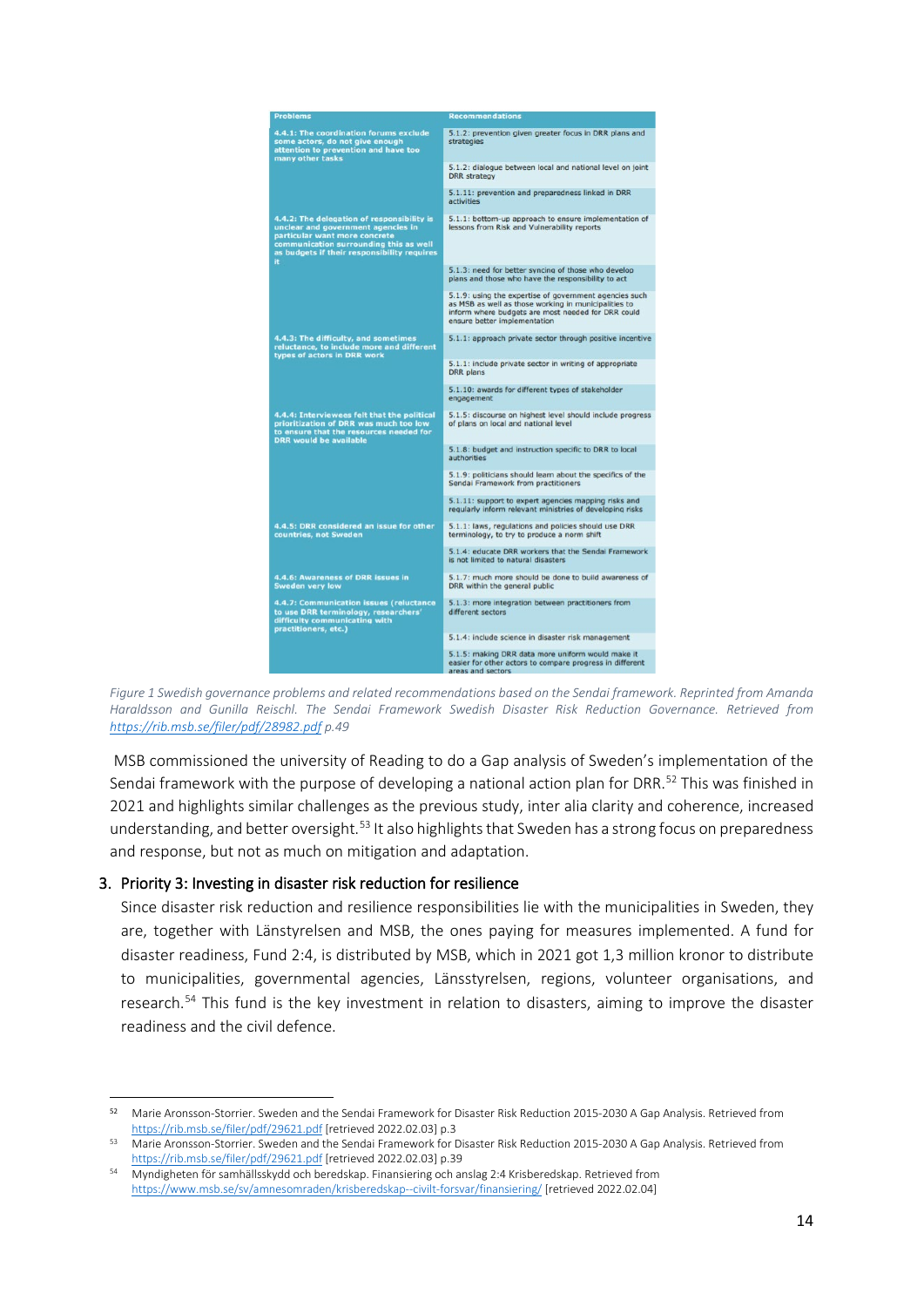Besides Fund 2:4 there is a fund through which municipalities can get disaster preventative measures funded. This fund was established in 1986, but what it can be used for, and how much it contains, has shifted over the years. As of 2022 the fund was increased by over 2000% compared to 2021, from around 25 million kronor to over 500 million kronor, and it funds municipality measures to prevent flooding or landslides.<sup>[55](#page-14-0)</sup> It specifically targets the built environment, and considers it is only to be used against flooding and landslides. It is reasonable to assume this money will be mainly used in coastal municipalities. Although, this also presents a constraint for coastal zones since erosion, a major problem in certain places, is not covered by this fund.

## 4. Priority 4: Enhancing disaster preparedness for effective response and to "Build Back Better" in recovery, rehabilitation and reconstruction

The focus of Swedish disaster risk reduction has largely been on either planning, or responding, with far less attention being given to recovery, rehabilitation and reconstruction<sup>[56](#page-14-1)</sup>. Key legislation in Sweden to work in alignment with priority 4 is the civil protection act, which explains how Sweden has structured response responsibilities, mainly that municipalities are in charge of both the rescue service (response), and the follow-up after a disaster in terms of costs incurred during response (reconstruction) $57$ .

### 4.3.3 Brief statement on the country's meeting of the framework's seven targets

#### 1. Reduce disaster mortality

As mentioned above, Sweden is one of the world's least disaster-exposed countries. Indicator 11.5.1 under the Sustainable Development Goals measures the number of persons who are dead, missing or directly affected by disasters. The latest number for this indicator is from 2019, where the number of dead, missing or directly affected persons was zero.<sup>[58](#page-14-3)</sup> This has largely remained the case for the last 15 years, with the exception of 2005 (7 persons dead or missing), 2007 (3 persons dead or missing), and 2014 (1 person dead or missing as well as 2 people directly affected).<sup>[59](#page-14-4)</sup>

#### 2. Reduce the number of people affected

As mentioned under target *1. Reduce disaster mortality* above, the number of persons directly affected by disasters has remained 0 since 2005, with the exception of 2014 when 2 people were directly affected.

### 3. Reduce direct economic loss in relation to GDP

<span id="page-14-0"></span><sup>55</sup> Myndigheten för samhällsskydd och beredskap. Sex kommuner fick statsbidrag för förebyggande åtgärder mot naturolyckor 2021 – nästa år ökar summan rejält. Retrieved from [https://www.mynewsdesk.com/se/msb/pressreleases/sex-kommuner-fick-statsbidrag-](https://www.mynewsdesk.com/se/msb/pressreleases/sex-kommuner-fick-statsbidrag-foer-foerebyggande-aatgaerder-mot-naturolyckor-2021-naesta-aar-oekar-summan-rejaelt-3152217)

<span id="page-14-1"></span>foer-foerebyggande-aatgaerder-mot-naturolyckor-2021-naesta-aar-oekar-summan-rejaelt-3152217 [\[](https://www.mynewsdesk.com/se/msb/pressreleases/sex-kommuner-fick-statsbidrag-foer-foerebyggande-aatgaerder-mot-naturolyckor-2021-naesta-aar-oekar-summan-rejaelt-3152217)retrieved 2022.02.04]<br><sup>56</sup> Wamsler et al. Developing a national strategy for disaster risk reduction and resilience in Sweden. Re <https://rib.msb.se/filer/pdf/28981.pdf> [retrieved 2022.02.04] p. 22

<span id="page-14-2"></span><sup>57</sup> Wamsler et al. Developing a national strategy for disaster risk reduction and resilience in Sweden. Retrieved from

<span id="page-14-3"></span>https://rib.msb.se/filer/pdf/28981.pdf [\[](https://rib.msb.se/filer/pdf/28981.pdf)retrieved 2022.02.04] p. 80<br>Government Offices of Sweden. Prime Minister's Office (2017). *National Security Strategy.* Retrieved from <https://www.government.se/4aa5de/contentassets/0e04164d7eed462aa511ab03c890372e/national-security-strategy.pdf> [retrieved 2021.12.03]

<span id="page-14-4"></span><sup>59</sup> Government Offices of Sweden. Prime Minister´s Office (2017). *National Security Strategy.* Retrieved from <https://www.government.se/4aa5de/contentassets/0e04164d7eed462aa511ab03c890372e/national-security-strategy.pdf> [retrieved 2021.12.03]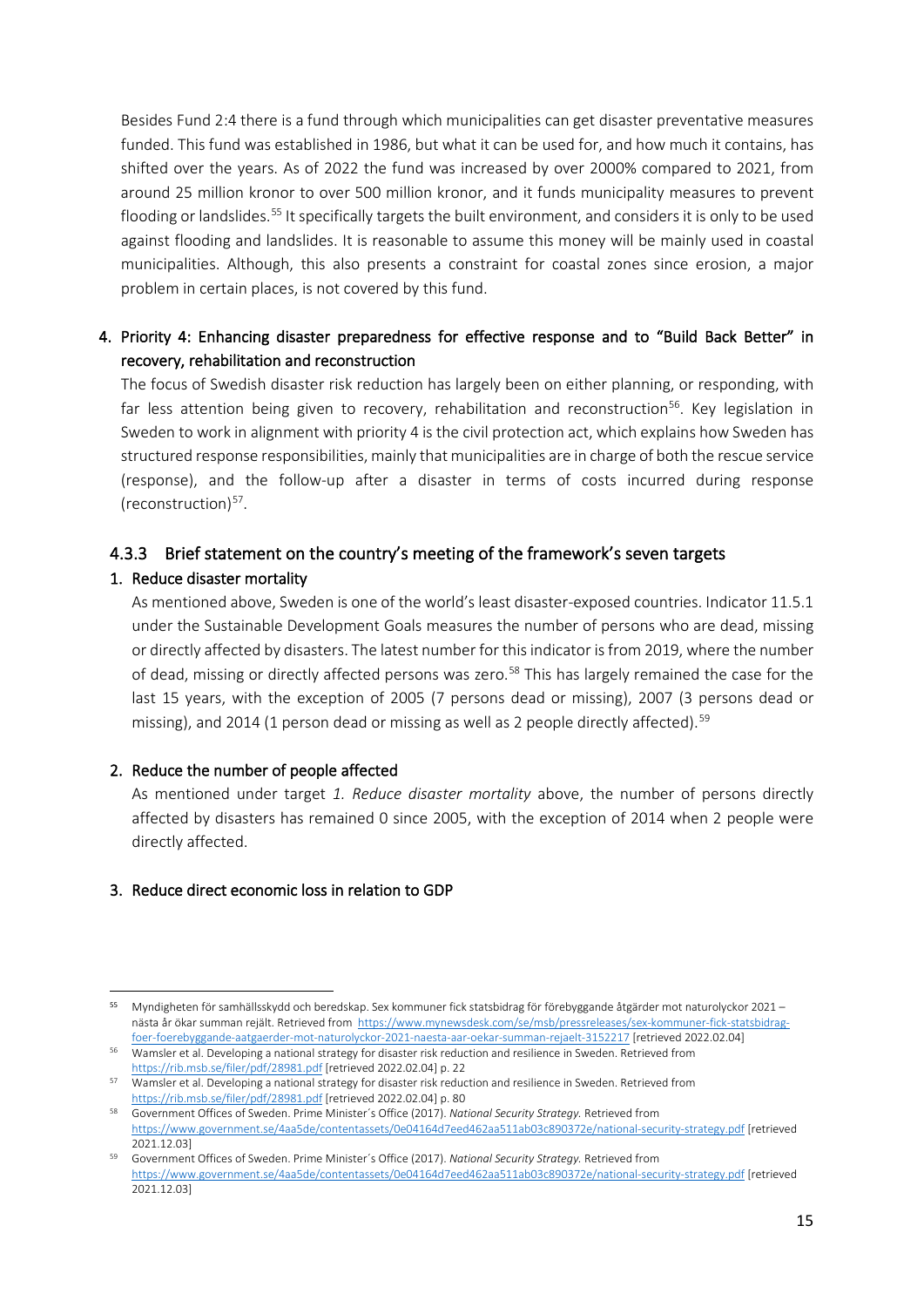Statistics Sweden reports the direct economic losses as an effect of disasters and in relation to GDP to be  $0.60$  $0.60$  This number has remained 0 since 2015 (i.e. from when Statistics Sweden has reported this number).

#### 4. Reduce disaster damage to critical infrastructure

In 2014 MSB released the 'Action Plan for the Protection of Vital Societal Functions & Critical Infrastructure' with the aim of establishing concrete measures and strategies to protect critical infrastructure within Sweden<sup>[61](#page-15-1)</sup>. Although this action plan was established before the establishment of the Sendai framework it clearly deals with issues connected to target 4.

Unfortunately, there are no direct statistics, in terms of numbers or money, that shows the extent to which Swedish critical infrastructure has been affected by disaster damage.

#### 5. Increase national and local disaster risk reduction strategies

In 2017, the Swedish Government established a national security strategy, which for the first time sets out the country's overall approach to security in a broad sense.<sup>[62](#page-15-2)</sup> This strategy also composes the country's national disaster reduction strategy. In collaboration with external actors, the Swedish Civil Contingencies Agency develops an action plan with concrete measures, national indicators, and timeframes for the strategy.

As for local disaster risk reduction strategies, indicator 11.b.2 under the Sustainable Development Goals measures the proportion of local authorities which adopt and implement local disaster risk reduction strategies. According to the SCB, this indicator is yet to be accounted for, and this will be done in future publications on behalf of the authority.<sup>[63](#page-15-3)</sup>

#### 6. Enhance international cooperation on risk reduction

Sweden does a lot of work internationally within DRR. There are different cooperative mechanisms in place, with the EU, with Nordic countries, with the UN, or with the Baltic states, to name but a few.<sup>[64](#page-15-4)</sup> Moreover, Sweden's significant development aid also facilitates international cooperation. Often in the form of rehabilitation and rebuilding processes after a major disaster.

#### 7. Increase availability and access to multi-hazard early warning systems

Sweden receives good real time data from the Swedish Meteorological Agency (Sveriges Meterologiska och Hydrologiska Institut (SMHI)). The early warning systems are however often different depending on the disaster, they are rarely multi-hazard early warning systems.<sup>[65](#page-15-5)</sup> The most utilised early warning system today in Sweden is "Hesa Fredrik". A sound alarm that exists in most,

<span id="page-15-0"></span><sup>60</sup> Government Offices of Sweden. Prime Minister´s Office (2017). *National Security Strategy.* Retrieved from <https://www.government.se/4aa5de/contentassets/0e04164d7eed462aa511ab03c890372e/national-security-strategy.pdf> [retrieved 2021.12.03]

<span id="page-15-1"></span><sup>61</sup> Myndigheten för samhällsskydd och beredskap. Action Plan for the Protection of Vital Societal Functions & Critical Infrastructure Retrieved fro[m https://www.msb.se/siteassets/dokument/publikationer/english-publications/action-plan-for-the-protection-of-vital](https://www.msb.se/siteassets/dokument/publikationer/english-publications/action-plan-for-the-protection-of-vital-societal-functions--critical-infrastructure.pdf)[societal-functions--critical-infrastructure.pdf](https://www.msb.se/siteassets/dokument/publikationer/english-publications/action-plan-for-the-protection-of-vital-societal-functions--critical-infrastructure.pdf) [retrieved 2022.02.04] p.9

<span id="page-15-2"></span><sup>62</sup> Government Offices of Sweden. Prime Minister´s Office (2017). *National Security Strategy.* Retrieved from <https://www.government.se/4aa5de/contentassets/0e04164d7eed462aa511ab03c890372e/national-security-strategy.pdf> [retrieved 2021.12.03]

<span id="page-15-3"></span><sup>63</sup> Statistics Sweden. *Mål 11 – Hållbara Städer och Samhällen.* Retrieved fro[m https://www.scb.se/hitta-statistik/temaomraden/agenda-](https://www.scb.se/hitta-statistik/temaomraden/agenda-2030/mal-11/?showAllContentLinks=True#140633)[2030/mal-11/?showAllContentLinks=True#140633](https://www.scb.se/hitta-statistik/temaomraden/agenda-2030/mal-11/?showAllContentLinks=True#140633) [retrieved 2021.12.06]

<span id="page-15-4"></span><sup>64</sup> Marie Aronsson-Storrier. Sweden and the Sendai Framework for Disaster Risk Reduction 2015-2030 A Gap Analysis. Retrieved from <https://rib.msb.se/filer/pdf/29621.pdf> [retrieved 2022.02.06] pp.35-36

<span id="page-15-5"></span><sup>65</sup> Marie Aronsson-Storrier. Sweden and the Sendai Framework for Disaster Risk Reduction 2015-2030 A Gap Analysis. Retrieved from <https://rib.msb.se/filer/pdf/29621.pdf> [retrieved 2022.02.06] p.16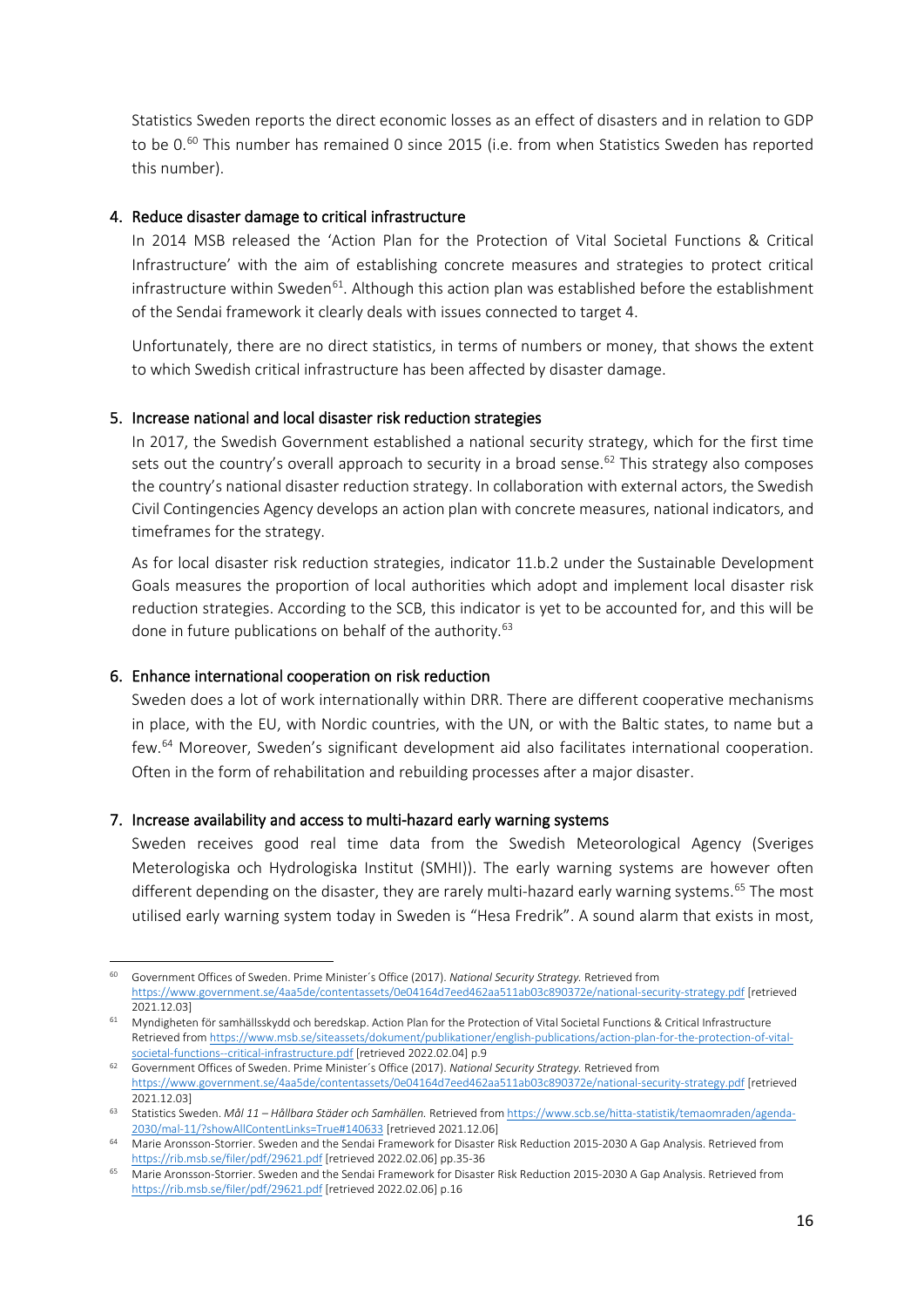but not all, Swedish cities that warns for immediate dangers such as war, toxic releases, extreme weather, or fires. [66](#page-16-0)

### 4.3.4 Implications of implementing the Sendai Framework on risk reduction in coastal zones

For Sweden, where coastal zones make up much of the country's built environment, especially the three major urban areas Stockholm, Gothenburg, and Malmö, dealing with risk reduction in coastal zones is largely dealing with disaster risk for urban areas. The implementation of the Sendai Framework in coastal zones does not contain many constraints in the Swedish context, partly due to that almost half of the population lives within five kilometres from the coast, and that 97% of the total population increase between 1996 and 2006 were in the coast, showing that coastal zones are developing areas.<sup>[67](#page-16-1)</sup>

For one risk that solely affects the coast, erosion, there are no direct funding mechanisms from MSB. This may inhibit erosion protection measures in local municipalities since they will have to pay for everything themselves. Erosion will affect the built environment in coastal zones in the long run. An eroding coast will lead to more severe impacts of storms in coastal societies, especially in the Swedish southwestern coastal areas.<sup>[68](#page-16-2)</sup>

# 4.3.5 Summary of opportunities and constraints

Wamsler and Johanessen analysed Sweden's approach to comply with the Sendai framework.<sup>[69](#page-16-3)</sup> The key challenges found in that article correspond well with what has been highlighted thus far in this analysis. The opportunities and constraints for implementing the Sendai framework in Sweden are briefly described below.

### The understanding of risk

As priority one of the Sendai framework highlights, understanding risk is key to work with it on all levels. In Sweden, dealing with risk is mainly manifested as responding to disaster or preparing for disaster.<sup>[70](#page-16-4)</sup> This lack of comprehensive understanding of the concept of risk among key stakeholders inhibits nuancing the way risk is approached. This approach does also not include risk factors to any significant extent, leading to measures that are developed in silos instead of collaborative action.<sup>[71](#page-16-5)</sup>

#### Data collection

For the SDGs, Statistics Sweden collects and analyses vast amounts of data, this data is also partly relevant for the priorities and targets within the Sendai framework. For example, how much of GDP that has been lost due to disasters, target 3, how many people are killed/affected by disasters, target 1 and 2. Together with SMHI, the methodologies developed to find and analyse data can further strengthen the understanding of how Sweden is affected by disaster, and how they will be affected in the future.

<span id="page-16-0"></span><sup>&</sup>lt;sup>66</sup> Försvarsmakten. Så föddes "Hesa Fredrik". Retrieved fro[m https://www.forsvarsmakten.se/sv/information-och-fakta/var](https://www.forsvarsmakten.se/sv/information-och-fakta/var-historia/artiklar/hesa-fredrik/)[historia/artiklar/hesa-fredrik/](https://www.forsvarsmakten.se/sv/information-och-fakta/var-historia/artiklar/hesa-fredrik/) [retrieved 2022.02.06]

<span id="page-16-1"></span><sup>67</sup> Boverket. Vad Händer med kusten? Retrieved from

<span id="page-16-2"></span>[https://www.boverket.se/globalassets/publikationer/dokument/2006/vad\\_hander\\_med\\_kusten.pdf](https://www.boverket.se/globalassets/publikationer/dokument/2006/vad_hander_med_kusten.pdf) [retrieved 2022.02.06] <sup>68</sup> Naturvårdsverket. Effekter i Sverige. Retrieved fro[m https://www.naturvardsverket.se/amnesomraden/klimatfakta/klimatet-i-](https://www.naturvardsverket.se/amnesomraden/klimatfakta/klimatet-i-framtiden/effekter-i-sverige/)

[framtiden/effekter-i-sverige/](https://www.naturvardsverket.se/amnesomraden/klimatfakta/klimatet-i-framtiden/effekter-i-sverige/) [retrieved 2022.02.06]

<span id="page-16-3"></span><sup>69</sup> Christine Wamsler and Åse Johannessen. (2020). *Meeting at the crossroads? Developing national strategies for disaster risk reduction and resilience: Relevance, scope for, and challenges to, integration*. International Journal of Disaster Risk Reduction (45).

<span id="page-16-4"></span><sup>70</sup> Christine Wamsler and Åse Johannessen. (2020). *Meeting at the crossroads? Developing national strategies for disaster risk reduction and resilience: Relevance, scope for, and challenges to, integration*. International Journal of Disaster Risk Reduction (45). P.4

<span id="page-16-5"></span><sup>71</sup> Christine Wamsler and Åse Johannessen. (2020). *Meeting at the crossroads? Developing national strategies for disaster risk reduction and resilience: Relevance, scope for, and challenges to, integration*. International Journal of Disaster Risk Reduction (45). P.4